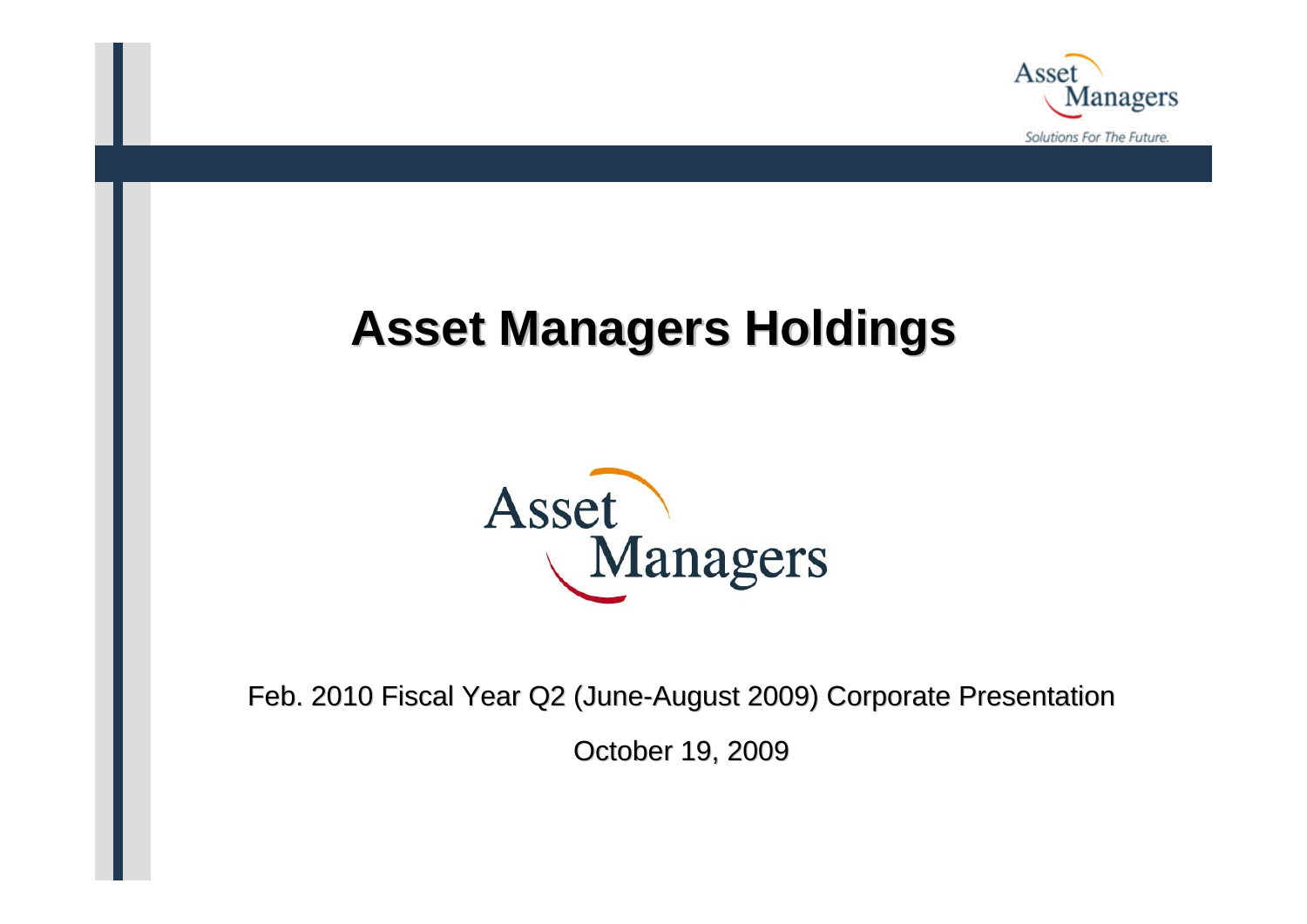

### **□** Feb. 2010 Fiscal Year Q2 Summary

- $\checkmark$  Focus on Cashflow
- $\checkmark$  Continued Asset Dispositions
- $\checkmark$  Repayment of Corporate Debt
- $\checkmark$  Strengthened Balance Sheet
- $\checkmark$  Return to Profitability
- $\checkmark$  Adjusting Full-Year Earnings Forecasts
- $\checkmark$ Maintaining Fully Marked-to-Market Balance Sheet
- **□** View on Current Market Environment
	- $\checkmark$  Real Estate
	- $\checkmark$  Investors and Lenders
- **D** Forward Strategy
	- $\checkmark$ Q2 Developments and Framework
	- $\checkmark$  Refinance to Preserve Existing Revenue Streams
	- $\checkmark$  Radically Improved Profitability Structure
- **□** Appendices: Financial & Real Estate Data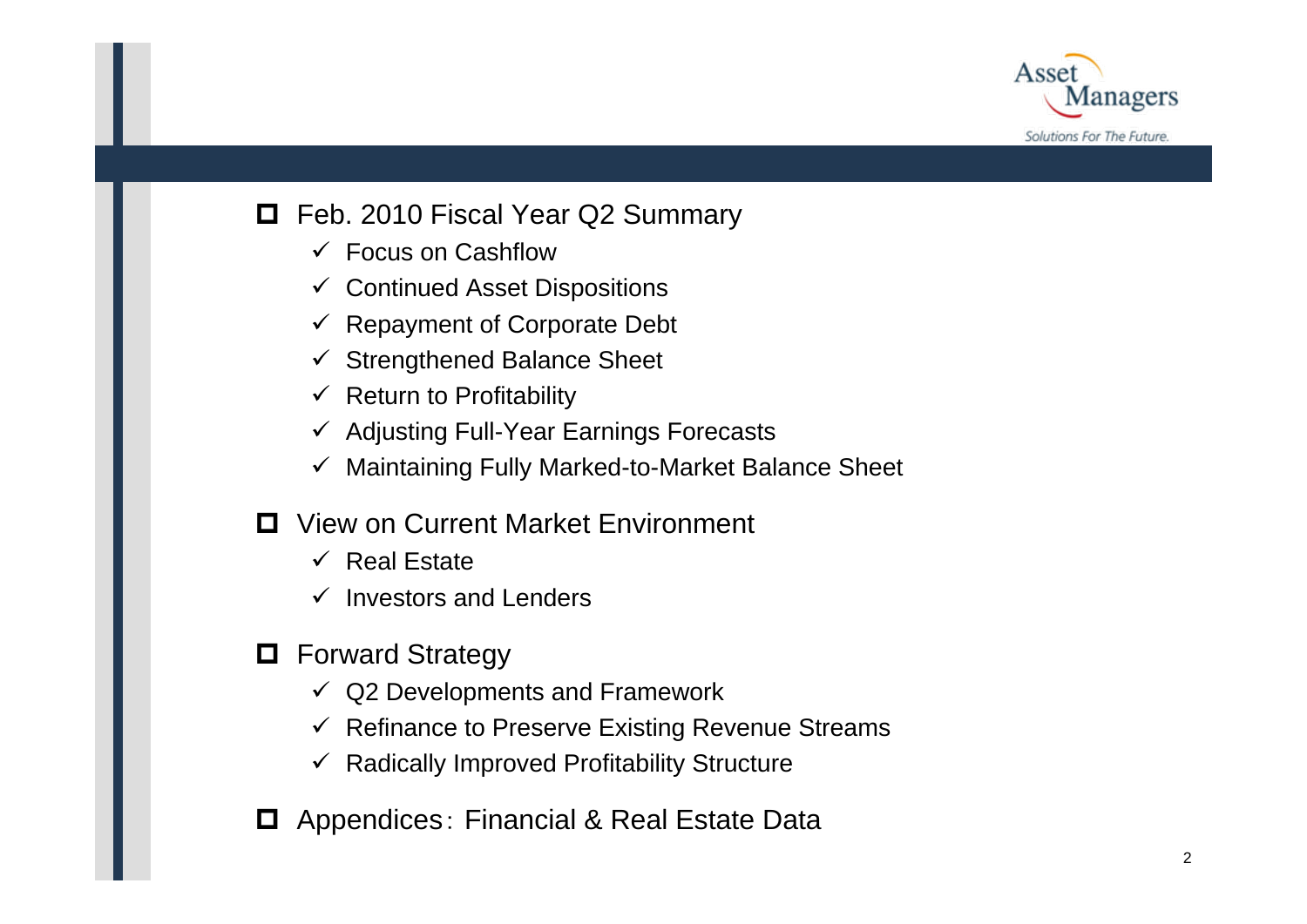

### Feb. 2010 Fiscal Year Q2 Summary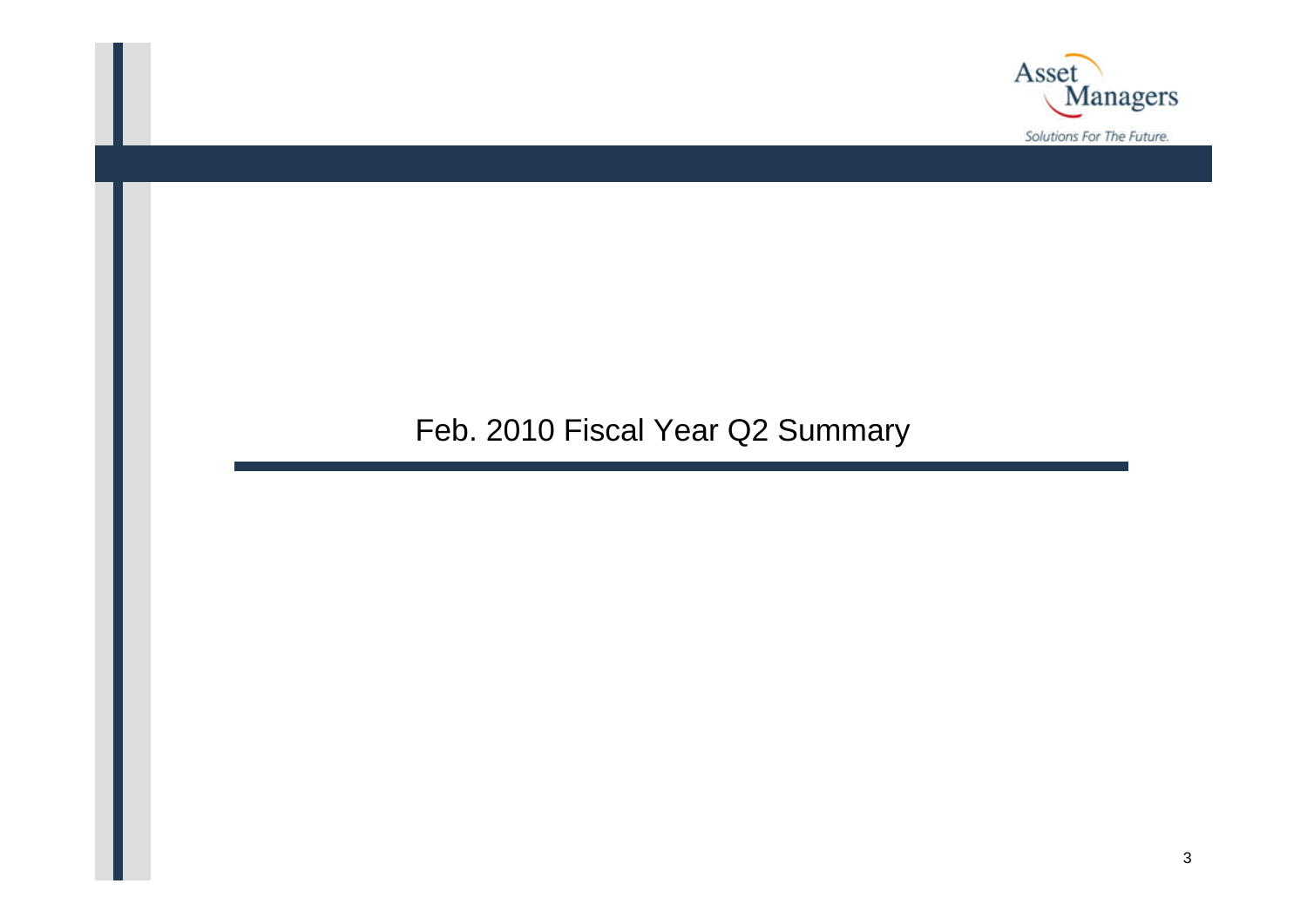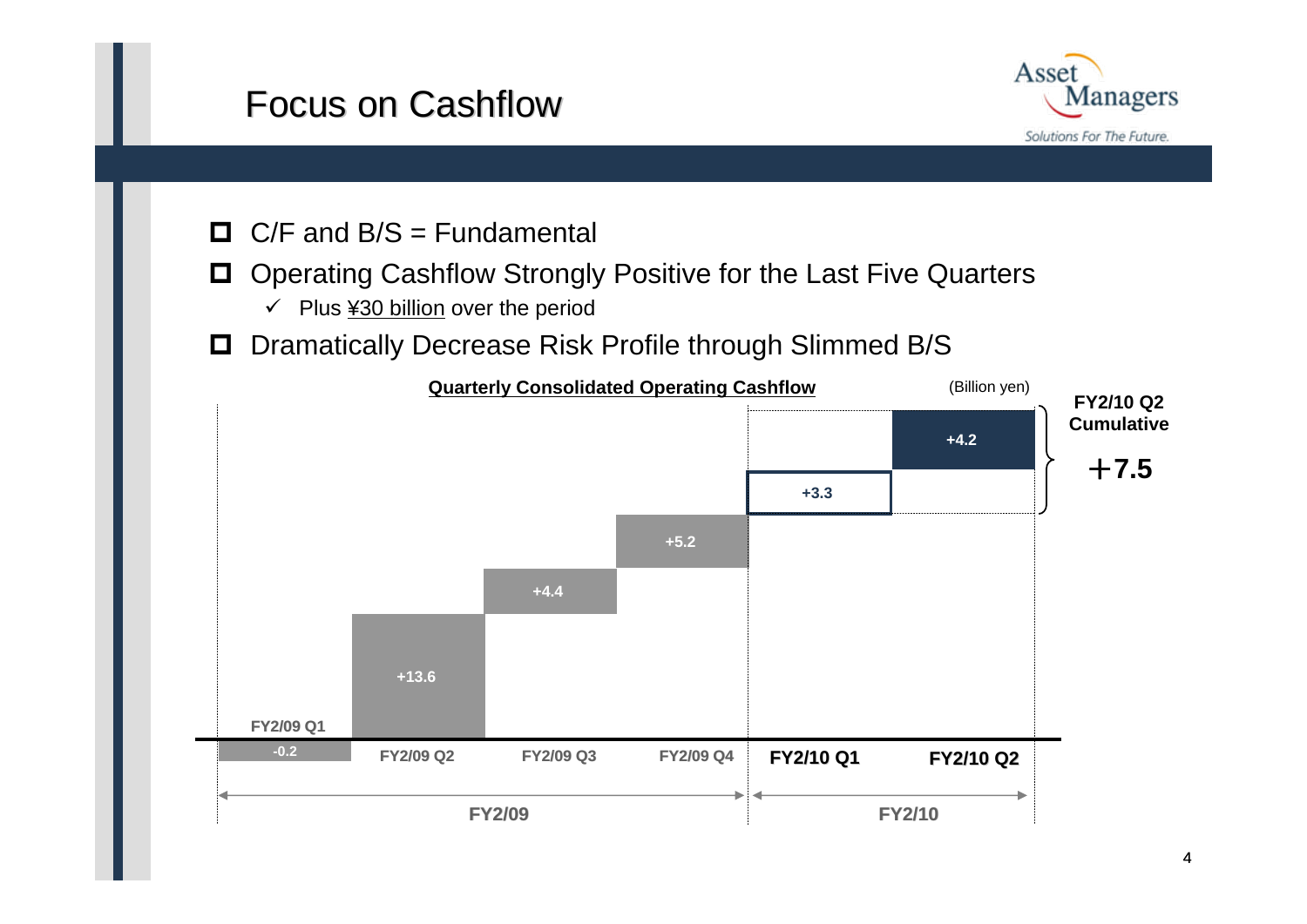

¥6.1 Billion Raised from H1 Asset Sales, Focused on Private Equity (7 Domestic & 8 Overseas)

|                                       | ¥3.3 billion                          |  | ¥6.1 billion                          |  |
|---------------------------------------|---------------------------------------|--|---------------------------------------|--|
| ¥2.8 billion                          | <b>Private Equity</b><br>¥3.3 billion |  |                                       |  |
| <b>Private Equity</b><br>¥1.9 billion |                                       |  | <b>Private Equity</b><br>¥5.2 billion |  |
| <b>Real Estate</b><br>¥0.9 billion    |                                       |  | <b>Real Estate</b><br>¥0.9 billion    |  |
| FY2/10 Q1                             | <b>FY2/10 Q2</b>                      |  | FY2/10 Q2<br><b>Cumulative</b>        |  |

\*Pro Forma Basis: Asset Managers Holdings, Asset Investment Advisors, Asset Securities, & Asset Managers (Asia)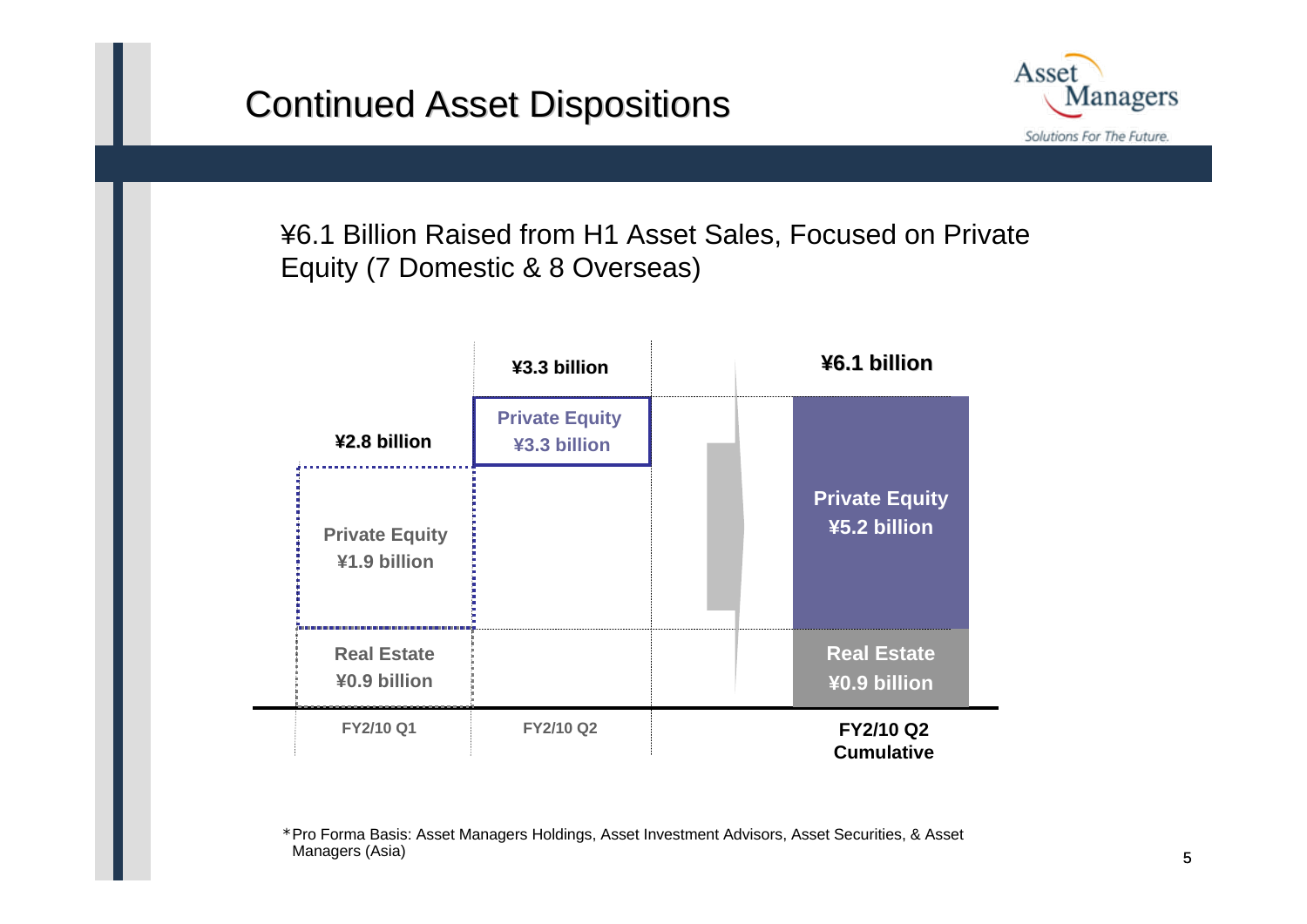# Repayment of Corporate Debt



### Decreased Corporate Debt by ¥8.4 billion in H1



\*Consolidated Basis

6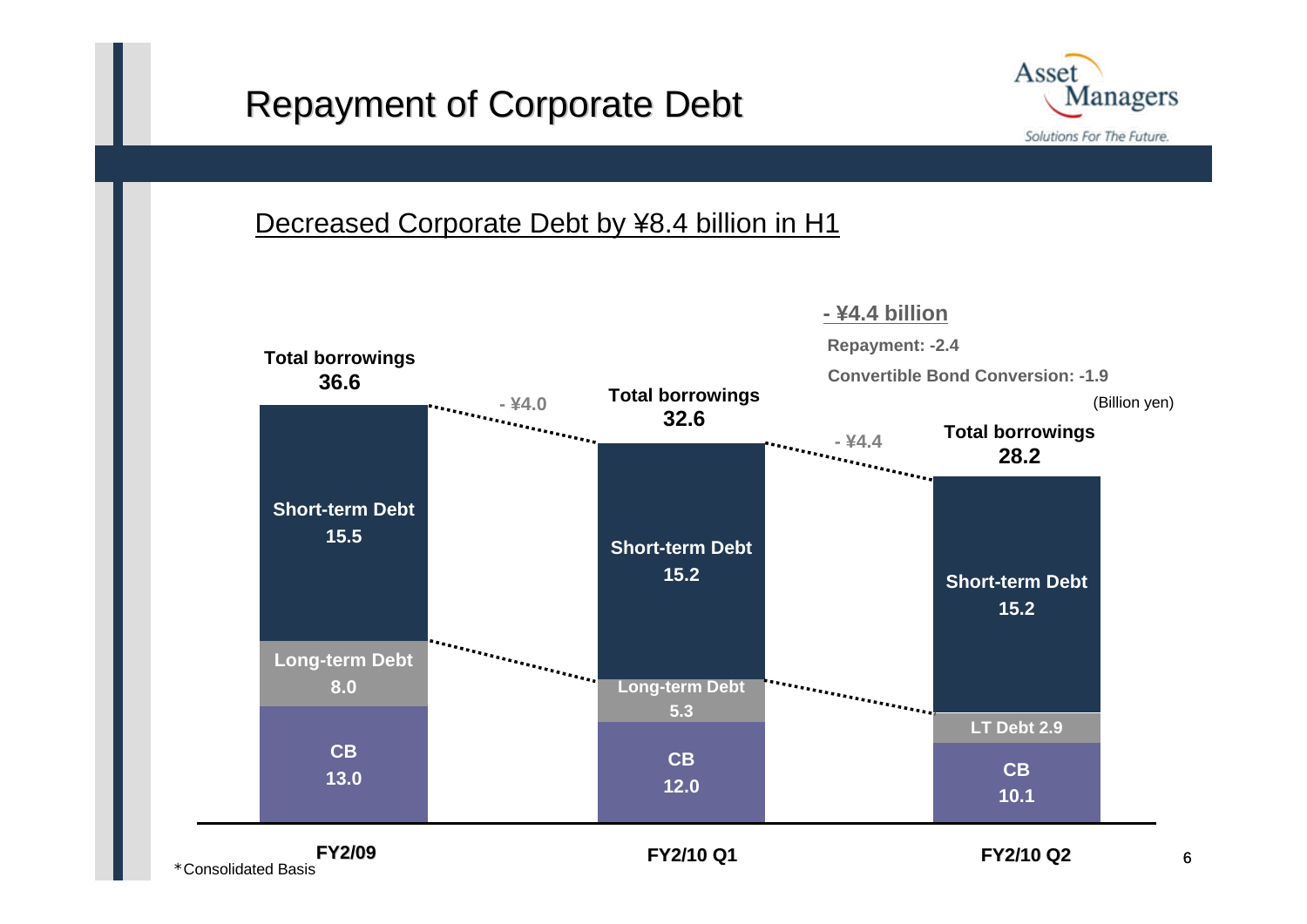### **Strengthened Balance Sheet**



- $\Box$ Shrank B/S through Asset Sales
- $\Box$  Net Assets Increased by ¥6.2 billion
	- $\checkmark$ Retained Earnings: ¥1.2 billion
	- $\checkmark$ CB Conversion: ¥2.9 billion
	- $\checkmark$ Some Higher Asset Values due to Market Rebound: ¥1.9 billion



\*Adjusted B/S removes assets and liabilities of consolidated client funds to which the Company has no economic exposure

- ・Adjusted net assets = Net assets Minority equity of consolidated client funds financed with non-recourse loans
- ・Adjusted total assets = Total assets (Non-recourse loans + Minority equity of consolidated client funds financed with non-recourse loans)

・Adjusted liabilities = Adjusted total assets – Adjusted net assets

### **Exercise of March 17, 2012 Convertible Notes**

| <b>Exercise period</b> | # of shares<br>exercised | <b>Total amount</b><br>exercised (mn yen) | <b>Exercise</b><br>price |
|------------------------|--------------------------|-------------------------------------------|--------------------------|
| 4/1/2009 - 4/30/2009   | 63,641                   | 520                                       | ¥8,170                   |
| 5/1/2009 - 5/31/2009   | 42,836                   | <b>350</b>                                | ¥8,170                   |
| 6/1/2009 - 6/30/2009   | 212,962                  | 1,740                                     | ¥8,170                   |
| 7/1/2009 - 7/31/2009   | 24.479                   | <b>200</b>                                | ¥8,170                   |
| 8/1/2009 - 8/31/2009   | Ω                        |                                           | ¥8,170                   |
| Total                  | 343,918                  | 2,810                                     |                          |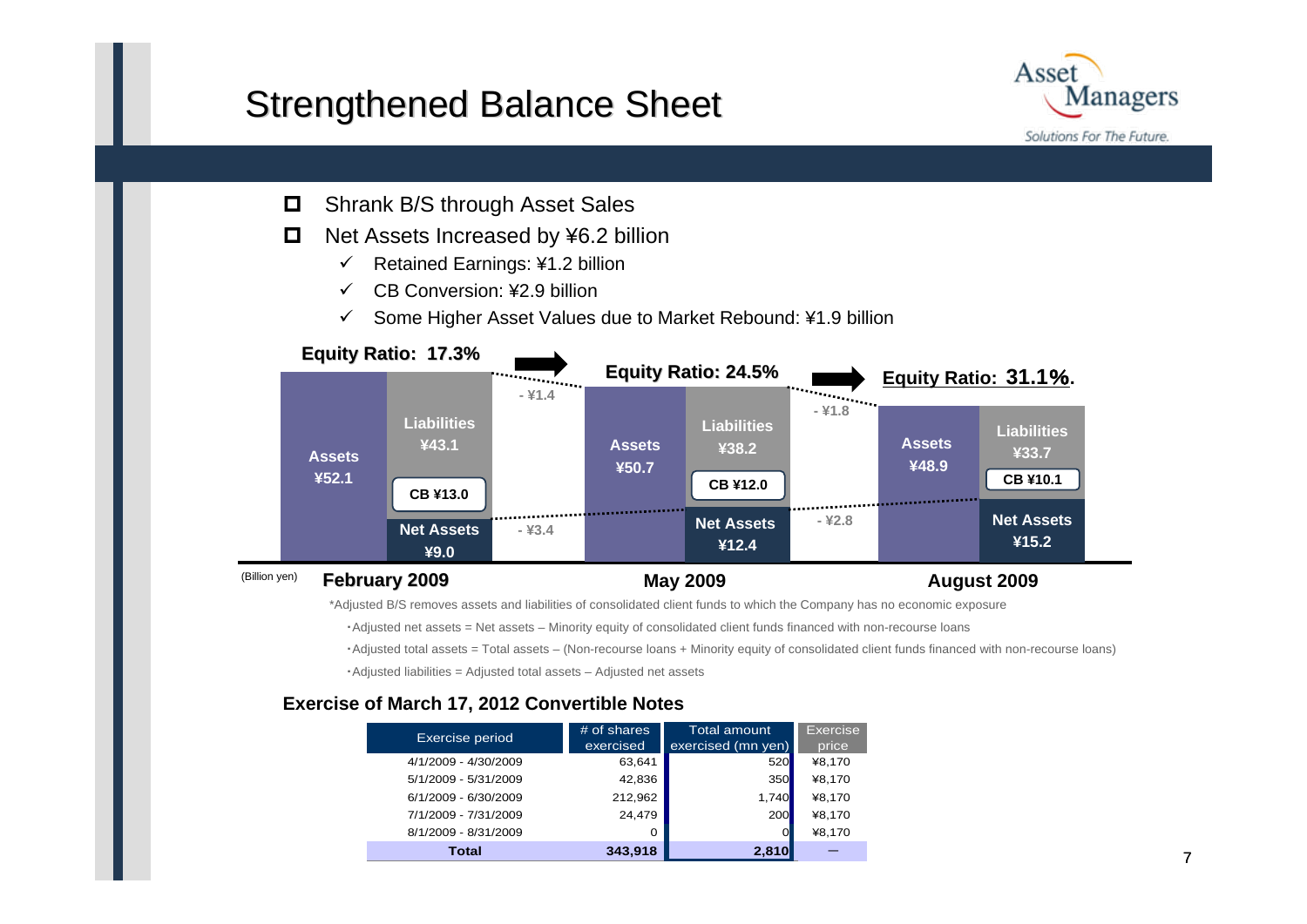# **Return to Profitability**



### **□** Returned to Profitability from this Fiscal Year Exceeded Initial Half-Year Profit Forecast

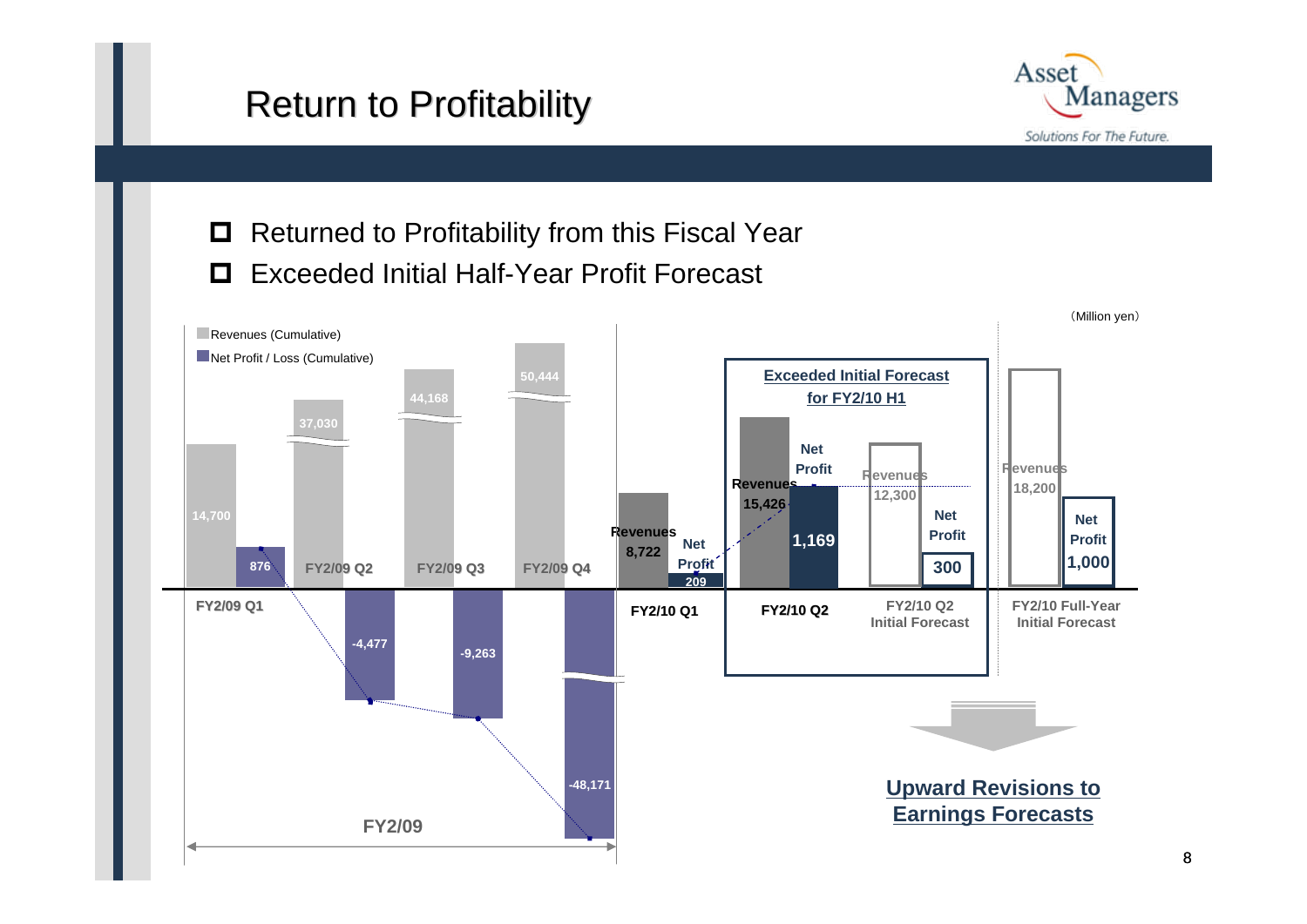# Adjusting Full-Year Earnings Forecasts



(Million yen)

|                         |                |                        |          | (Million yen <i>)</i>                            |
|-------------------------|----------------|------------------------|----------|--------------------------------------------------|
|                         | After Revision | <b>Before Revision</b> | Change   | <b>Explanations</b>                              |
| <b>Revenues</b>         | 21,100         | 18.200                 | $+2,900$ | Asset dispositions are proceeding above forecast |
| <b>Operating Profit</b> | 1,100          | 2,200                  | $-1,100$ | Write-down of an operating asset                 |
| <b>Recurring Profit</b> | 400            | 1,400                  | $-1,000$ | Same as above                                    |
| <b>Net Profit</b>       | 1,300          | 1,000                  | $+300$   | Extraordinary profits on asset sales             |

#### $\Box$ Q2 Operating Asset Write-down Detail

- $\checkmark$  Write-down of assets held by consolidated SPC (i.e., fund assets) shows a magnified negative effect on Operating Profit, because the total loss is booked first as Cost of Revenues, thereby hitting Operating Profit, but then the loss attributable to fund investors is written back to Net Profit via a loss in Minority Interest
- $\checkmark$  $Q2$  Write-down = ¥1.1 billion, with net loss to AMH of ¥0.6 billion

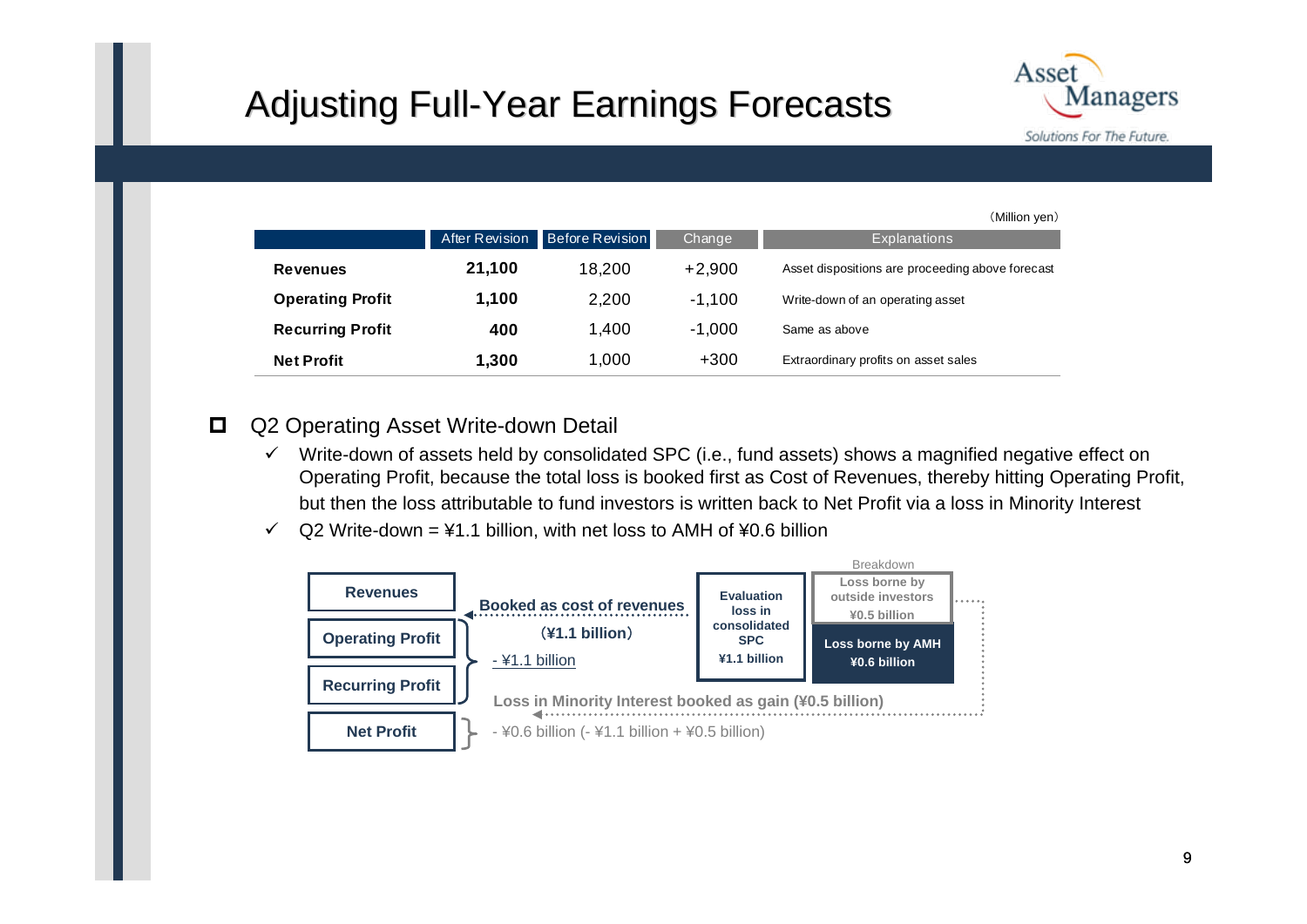# Maintaining Fully Marked-to-Market B/S



- $\Box$ Eliminate Any Unrealized Losses from B/S
- $\Box$ Continually Mark Assets In-line with Current Market Pricing

### **Current Cap Rates on AMH Real Estate Assets**

|                      | Area          | Cap rate (at acquisition)<br>NOI/acquisition value | Cap rate (current)<br>NOI/current value |
|----------------------|---------------|----------------------------------------------------|-----------------------------------------|
| <b>Balance Sheet</b> | Tokyo         | 5.9%                                               | 7.6%                                    |
|                      | Outside Tokyo | 6.8%                                               | 9.8%                                    |
| <b>Fund</b>          | Tokyo         | 5.1%                                               | 6.5%                                    |
|                      | Outside Tokyo | 5.9%                                               | 9.7%                                    |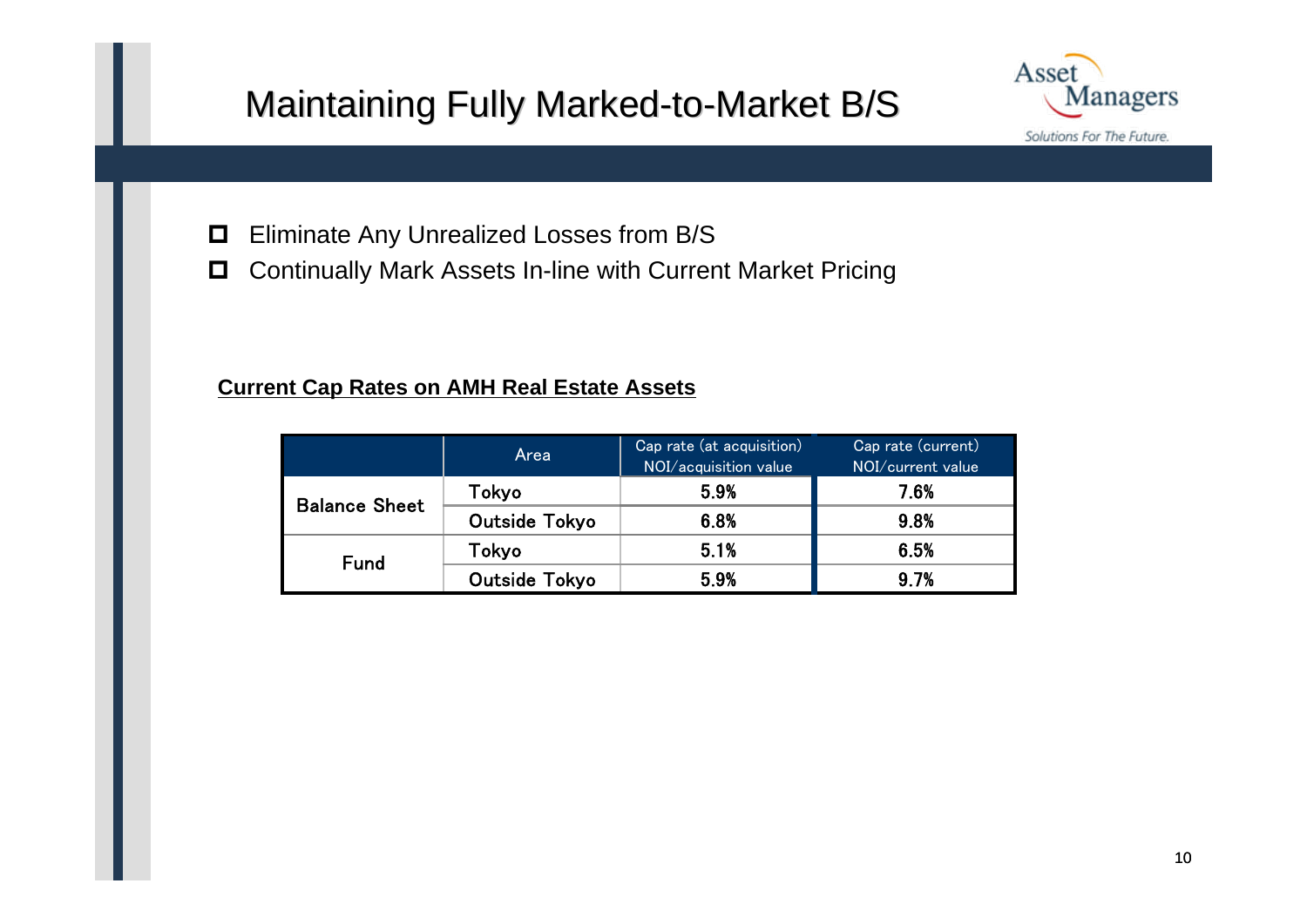

### View on Current Market Environment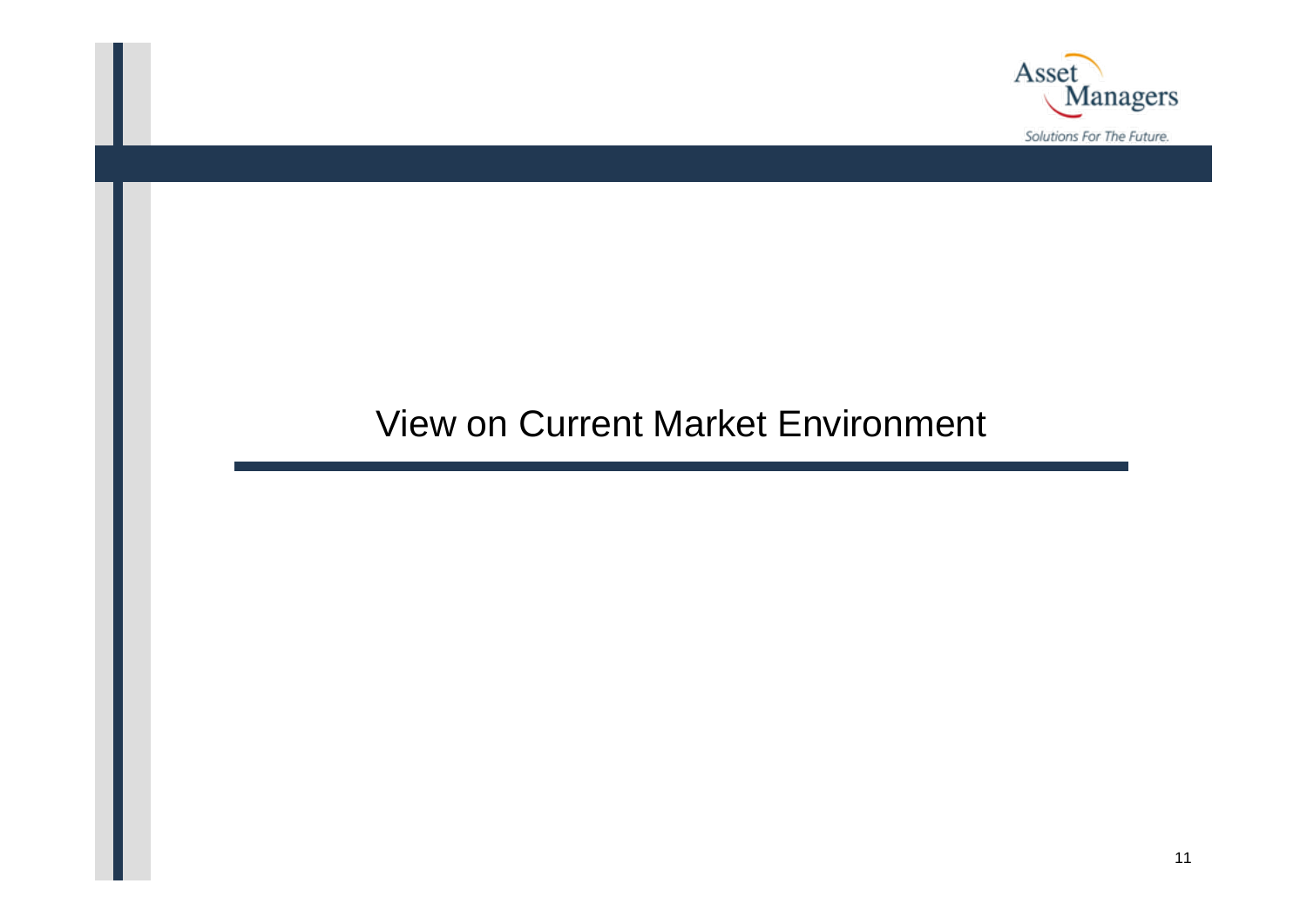### Real Estate



### $\Box$  Cap Rates Appear to Have Peaked Out and Have Begun Declining for Some Properties

- $\checkmark$ Particularly Class A office and newly built residential
- $\checkmark$  Real estate values have declined due to falling rents, especially in office and commercial buildings which more directly reflect the negative economic environment
- $\Box$  Due to Falling Rents, Vacancy Rates Appear to Have **Stabilized** 
	- $\checkmark$  Vacancy rates for Tokyo five wards remain flat because new large office buildings have succeeded in attracting tenants
	- $\checkmark$  Tokyo 23 ward rents have also moved down to keep current tenants from leaving and maintain current occupancy rates
- $\Box$  Limited Selling
	- $\checkmark$ Many owners are holding to avoid realizing losses
	- $\checkmark$  Number of properties expected to come into the market upon maturity of CMBS is proving to be less than initially expected
- $\Box$  Signs of Recovery in J-REITs as Healthy Buyers
	- $\checkmark$  Restructuring and consolidation underway
		- Daiwa House sponsorship of New City Residence
		- First merger: Advance Residence and Nippon Residential
		- Nippon Commercial and Joint selecting new sponsors
	- $\checkmark$ Public/private J-REIT rescue fund

### **Vacancy Rates of Offices in Tokyo Five Wards**



### **Average Rents of Offices in Tokyo Five Wards**



Source: Miki Shoji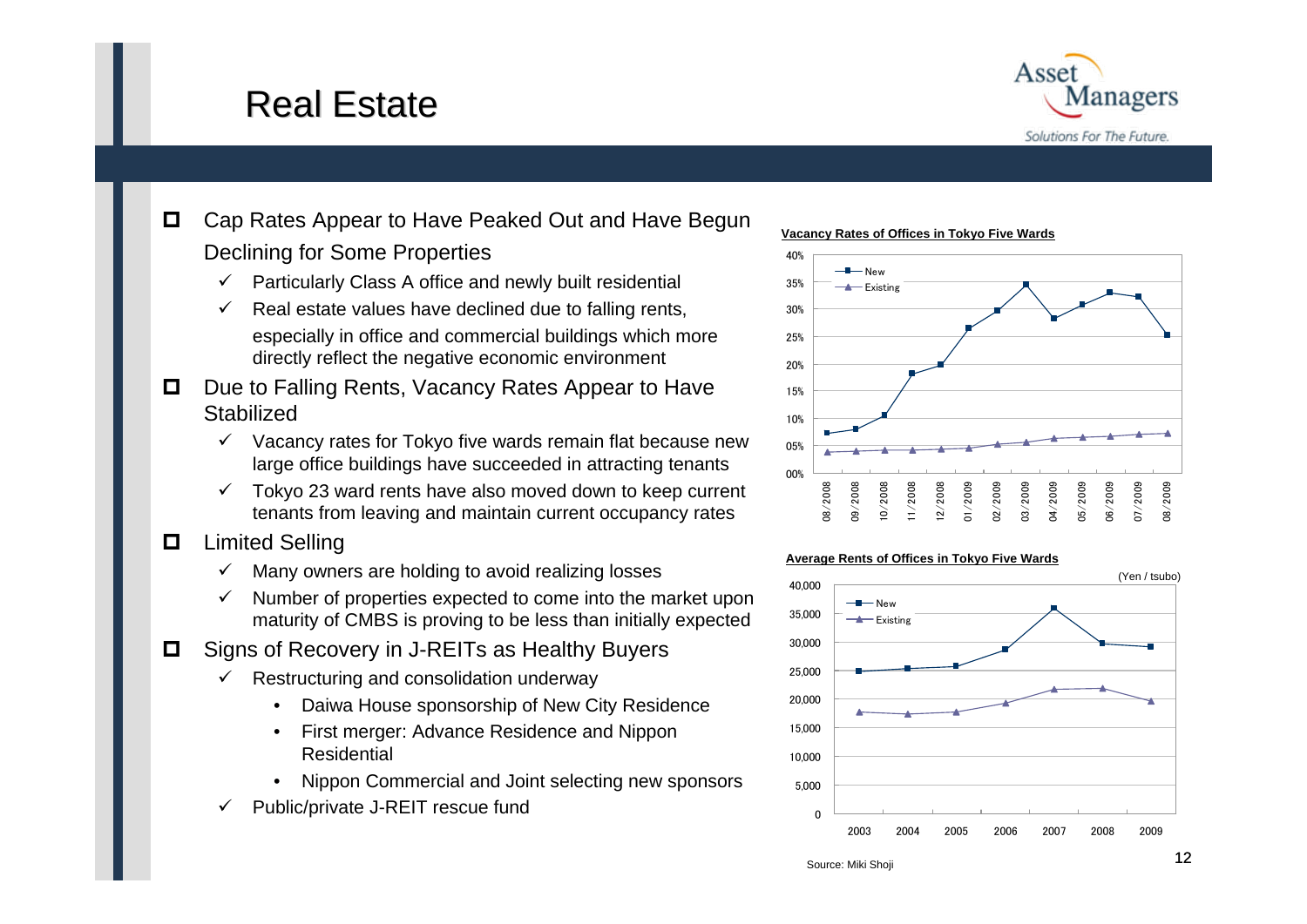### Investors and Lenders



#### $\Box$ Emerging Appetite among Some Equity Investors

- $\checkmark$  Primarily opportunistic
- $\checkmark$ 3-5 year investment horizon
- $\checkmark$  Office buyers are looking at NCF after factoring in future rent declines
- $\checkmark$  However, sellers are looking at current NCF, so there remains a gap between buyers and sellers
- $\Box$  Post-June 2009, Some Lenders Have Become More Active
	- $\checkmark$ Long-term loans (3-5 years) with LTVs around 60%
	- $\checkmark$ Matched to needs of investors
- $\Box$  Real Estate Fund Market Has Begun to Expand Again
	- $\checkmark$  ¥13.9 trillion in December 2008  $\rightarrow$  ¥14.1 trillion in June 2009

### **Signs of Recovery**



#### Note: Categorization has changed since 3/2009

#### Source: STB Research Institute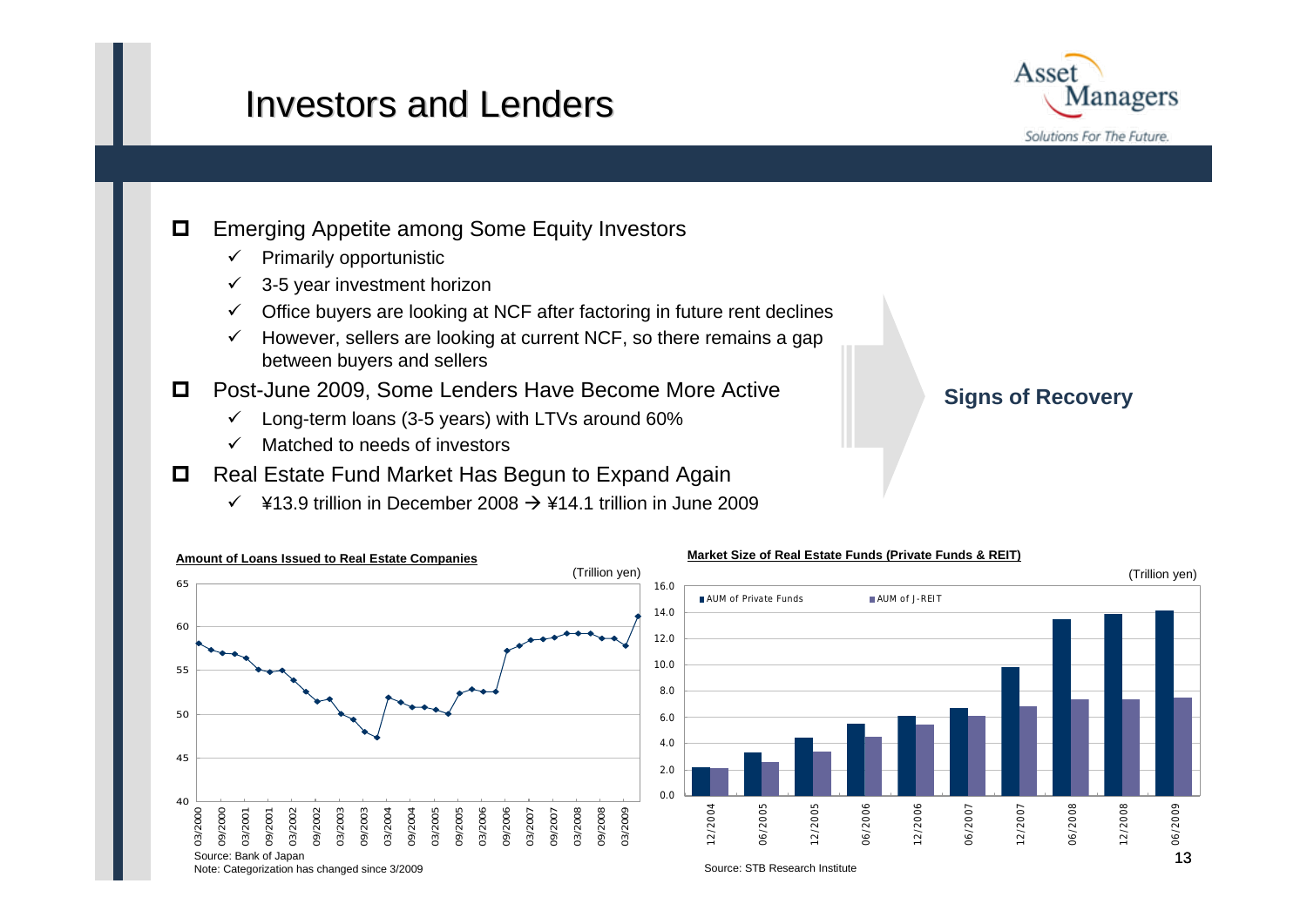

## Forward Strategy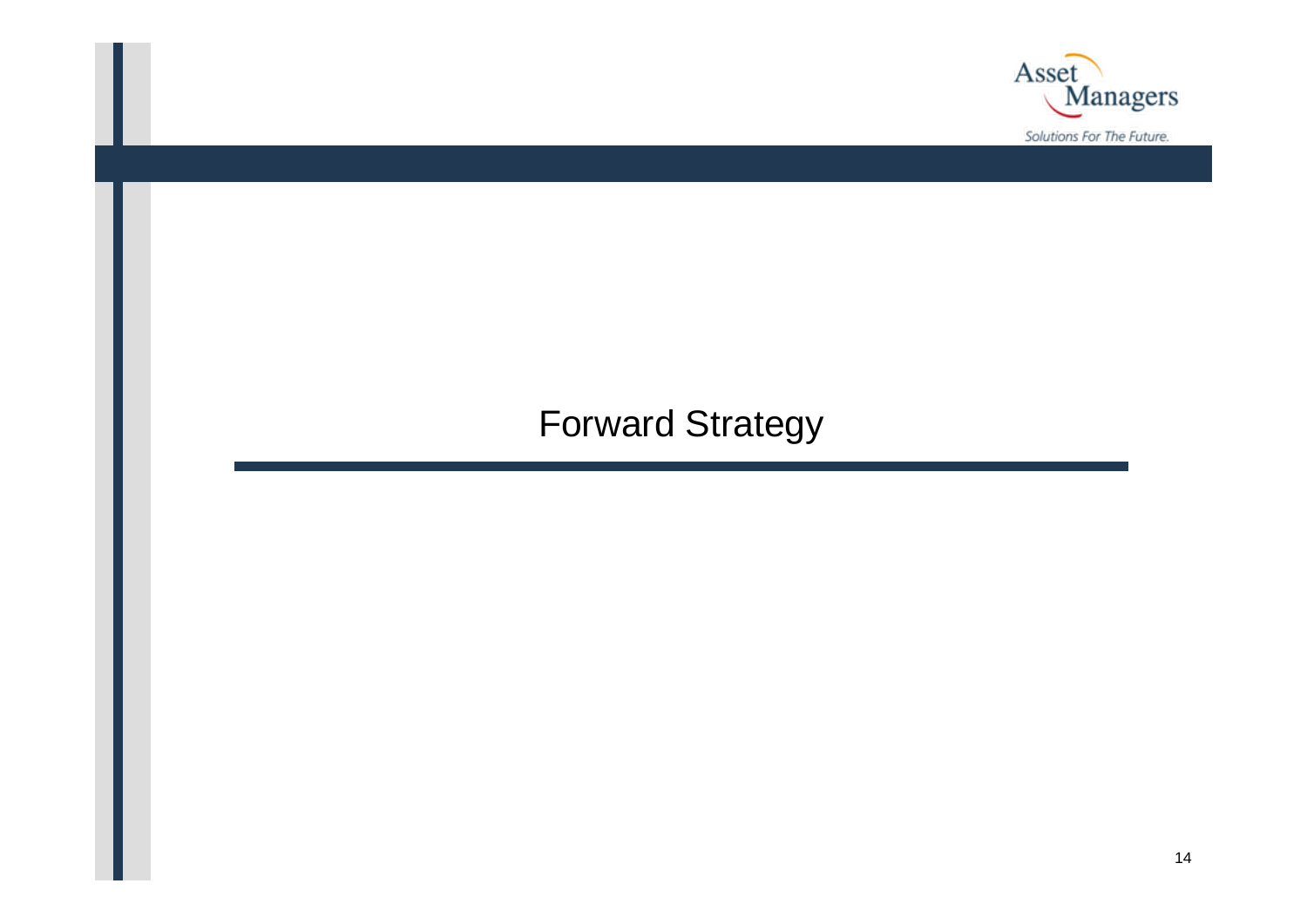# Q2 Developments and Framework Q2 Developments and Framework



#### 0 Q2 Developments

|                                                    | <b>Current Developments</b>                                                                                                                                                                                                                                                                                                                                                                                   |
|----------------------------------------------------|---------------------------------------------------------------------------------------------------------------------------------------------------------------------------------------------------------------------------------------------------------------------------------------------------------------------------------------------------------------------------------------------------------------|
| <b>New Fund Launches</b>                           | . Work-in-progress. We are in discussions with a number of equity investors and lenders about new fund<br>launches, but buyer and seller views on cap rates still appear to be somewhat apart, although that gap<br>appears to be now closing                                                                                                                                                                 |
| <b>New Fee Businesses</b>                          | Concluded 4th real estate advisory contract with Netz Toyota Tama                                                                                                                                                                                                                                                                                                                                             |
| <b>Further Actions to Drive</b><br>Corporate value | . Due diligence on several M&A transactions - will only be a buyer at exceptional good levels for our<br>shareholders<br>. Stable financial structure, and operating cashflow continues to be strongly positive<br>•Consolidated tax accounting to make use of tax losses - completed process, in place from March 2010<br>. Significantly reduced SG&A costs, expect next year will be yet another 30% lower |

#### $\blacksquare$ Framework

- $\checkmark$  Realign Business Model towards Stable Fee Businesses
	- Key objectives: "Focus", "Differentiation", "Feasibility", and "Build Brand"
	- Improve operational efficiency and redefine functions so that front office can focus on driving new business
	- Newly established a Product Development & Marketing Group and an Environmental & Architectural Solutions Group
	- New fee revenue sources: CRE businesses and financing arrangement for medical institutions
- $\checkmark$ Radical Improvement to Earnings Structure to Support Stable Profitability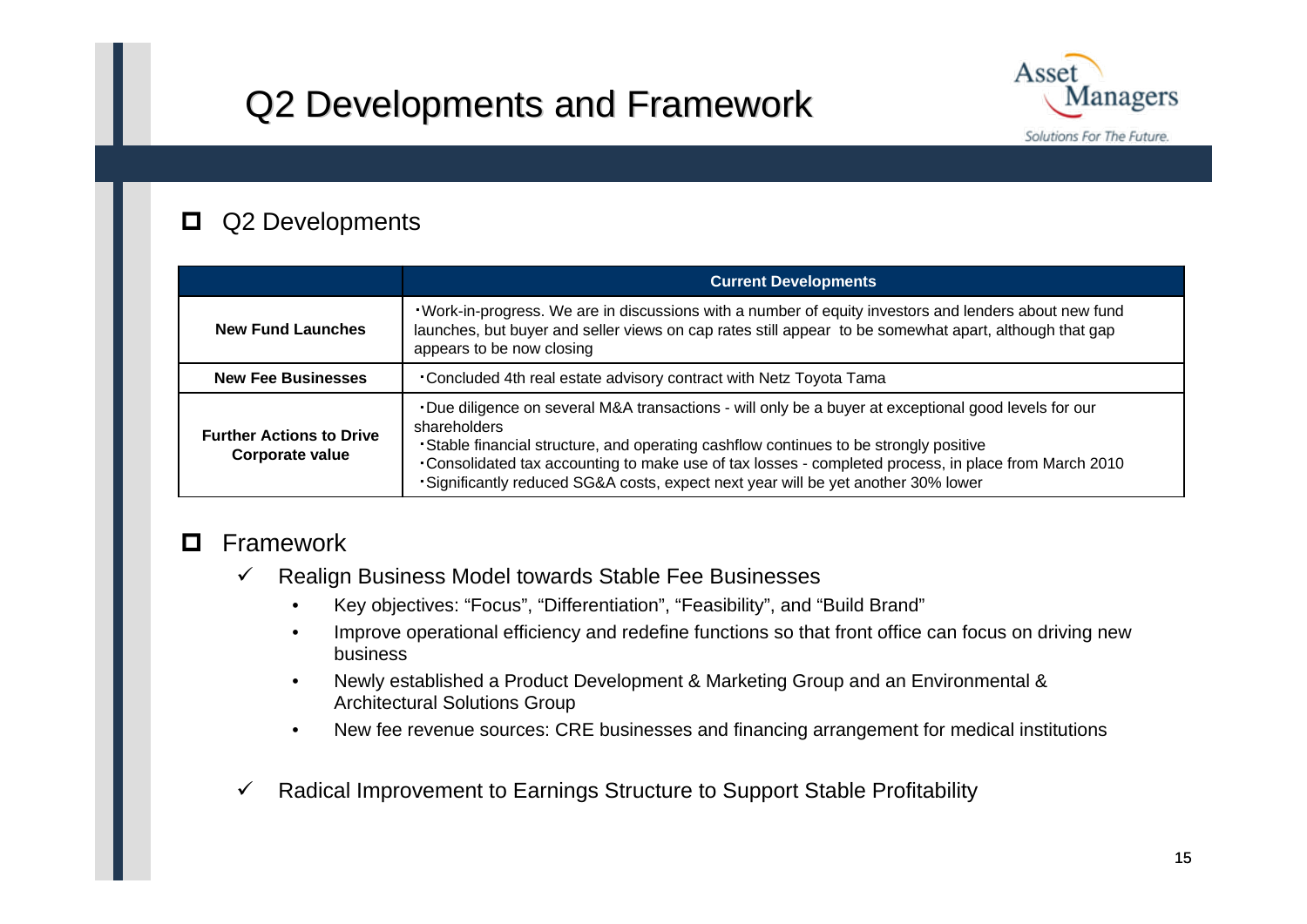## Refinance to Preserve Existing Revenue Streams



- $\Box$  In Cases where Equity Value Remains, Refinance to Maintain AM Fee Revenues and Preserve Potential Future Equity Upside
- $\Box$ Recent Example: Refinanced ¥12 billion for 5 Years by Merging Several Funds into a New Fund



### **¥12 Billion Refinancing**

NRL = Non-recourse loan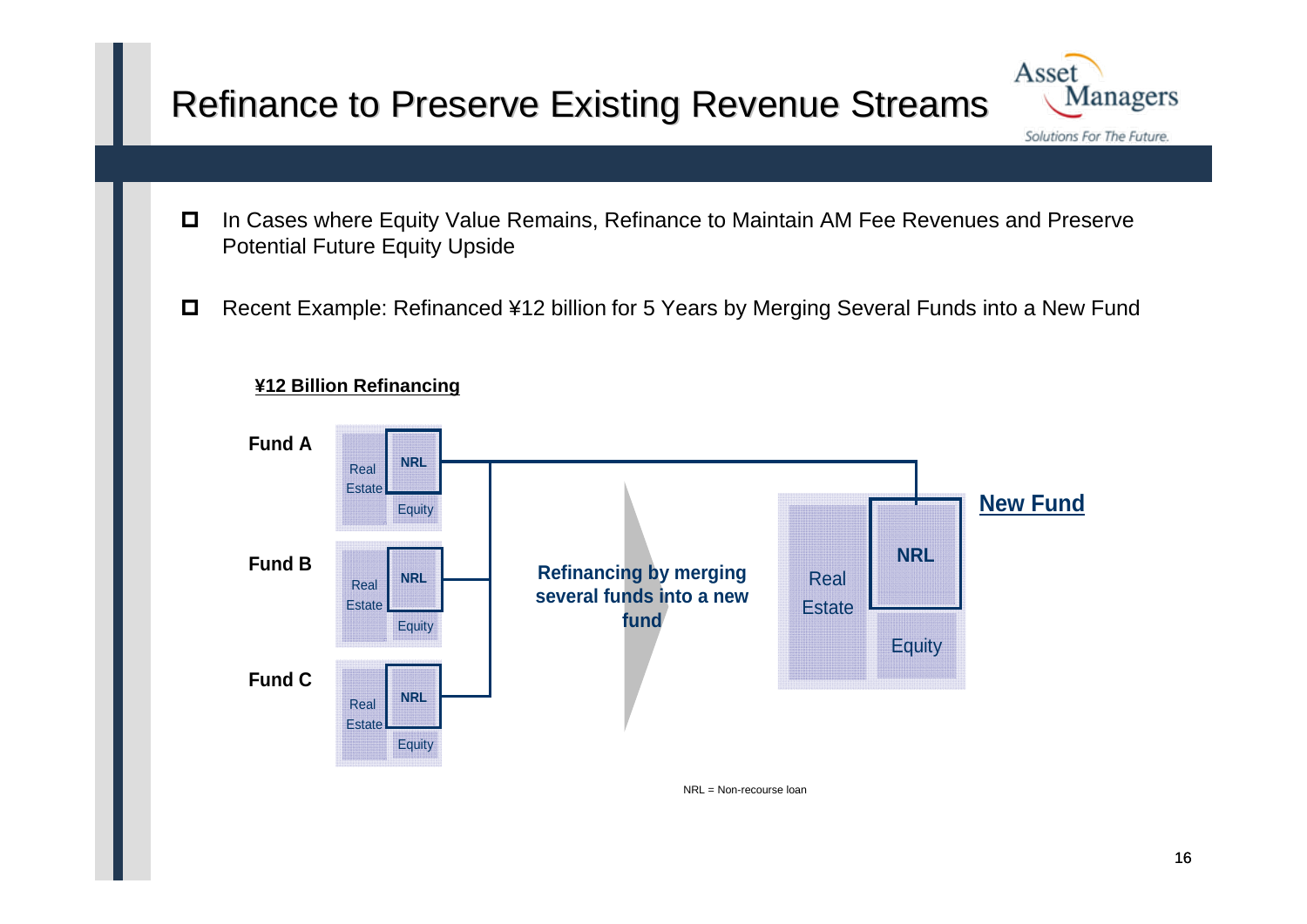# Radically Improved Profitability Structure



 $\Box$ Significant Reductions in SG&A Costs to Support Higher Profitability

SG&A Costs (one-time costs such as allowance for bad debts are eliminated)



\*Pro Forma

- $\Box$  More Flexibility in Timing Asset Sales
	- $\checkmark$ With a stronger balance sheet in place, can hold strong assets that generate high-levels of NOI

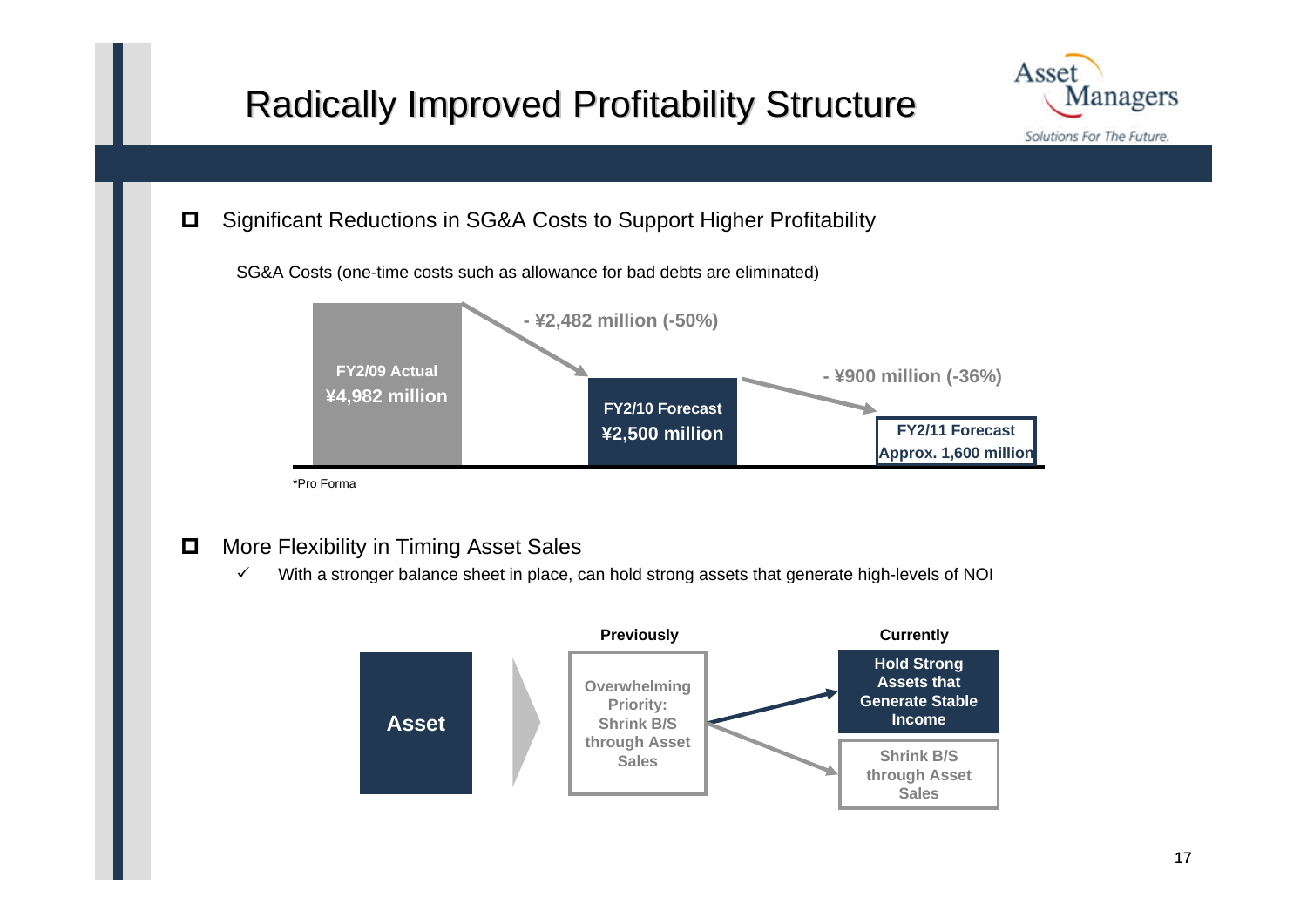

### Appendix: Pro Forma Financial Data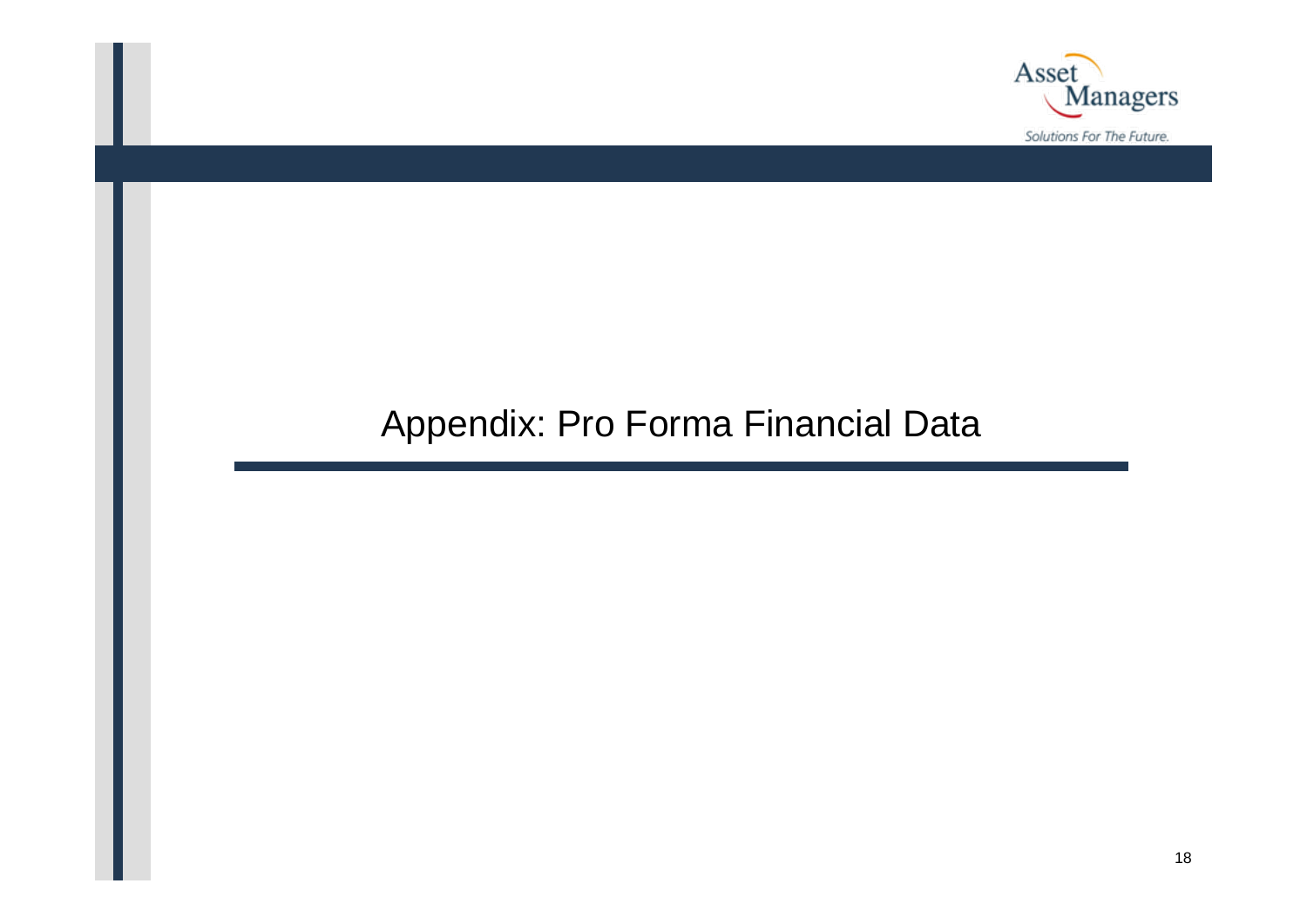# Pro Forma Financials



- **□** Under Japanese accounting rules, SPCs in which AMH is a greater than 50% investor or SPCs for which AMH is the asset manager and no single equity investor holds more than 50% of the total investment must be consolidated onto AMH's balance sheet.
- 0 In order to more accurately reflect the true economic exposures borne by our shareholders, in addition to our statutory consolidated and parent financials, we disclose pro forma B/S and P&L financials that reflect the direct economic exposures and results of Asset Managers Holdings, Asset Investment Advisors, Asset Securities, and Asset Managers (Asia).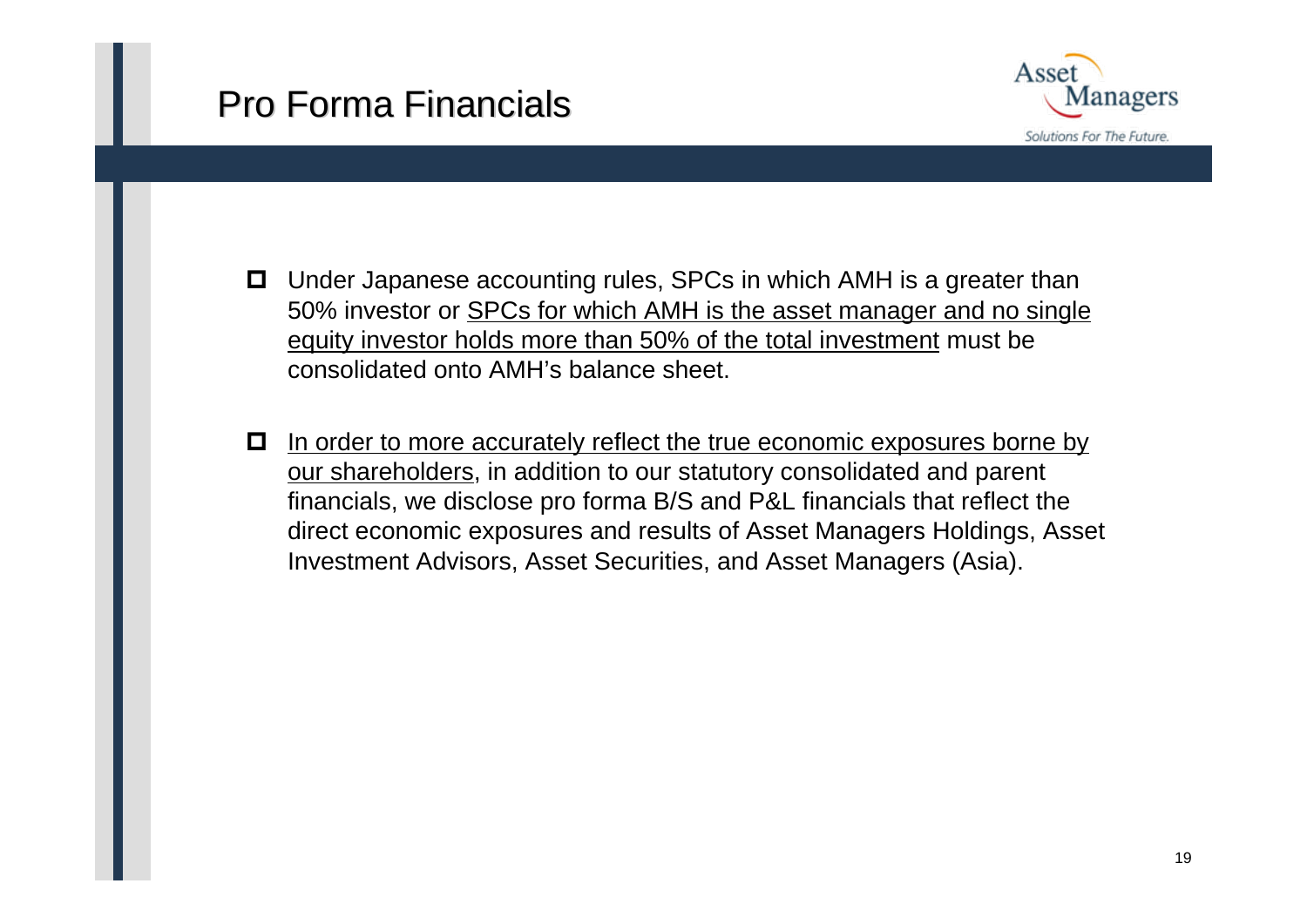### Balance Sheet (Pro Forma)



- $\Box$ **Slimmer Balance Sheet and Growing Shareholder Equity**
- $\mathbf{\mathsf{m}}$ **CB Conversion of ¥1.94 billion**

|                                 |        |           |           | (Million yen) |
|---------------------------------|--------|-----------|-----------|---------------|
|                                 | FY2/09 | FY2/10 Q1 | FY2/10 Q2 | Change (QoQ)  |
| <b>Total Assets</b>             | 46,780 | 43,533    | 42,079    | $-1,454$      |
| Cash and Cash Equivalents       | 5,395  | 4,543     | 6,598     | 2,055         |
| Investment (Real Estate)        | 10,144 | 10,056    | 10,470    | 414           |
| Investment (Domestic companies) | 7,215  | 6,503     | 5,588     | $-915$        |
| Investment (Overseas companies) | 11,661 | 11,359    | 9,493     | $-1,866$      |
| Real Estate Held for Sale       | 9,162  | 8,289     | 8,289     | 0             |
| Other                           | 3,203  | 2,783     | 1,641     | $-1,142$      |
| <b>Liabilities</b>              | 38,267 | 33,348    | 28,749    | $-4,599$      |
| Interest-Bearing Debt           | 22,016 | 18,860    | 16,457    | $-2,403$      |
| CB                              | 13,000 | 12,030    | 10,090    | $-1,940$      |
| Other                           | 3,251  | 2,458     | 2,202     | $-256$        |
| <b>Net Assets</b>               | 8,513  | 10,184    | 13,330    | 3,146         |

\*Pro Forma Basis: Asset Managers Holdings, Asset Investment Advisors, Asset Securities, & Asset Managers (Asia)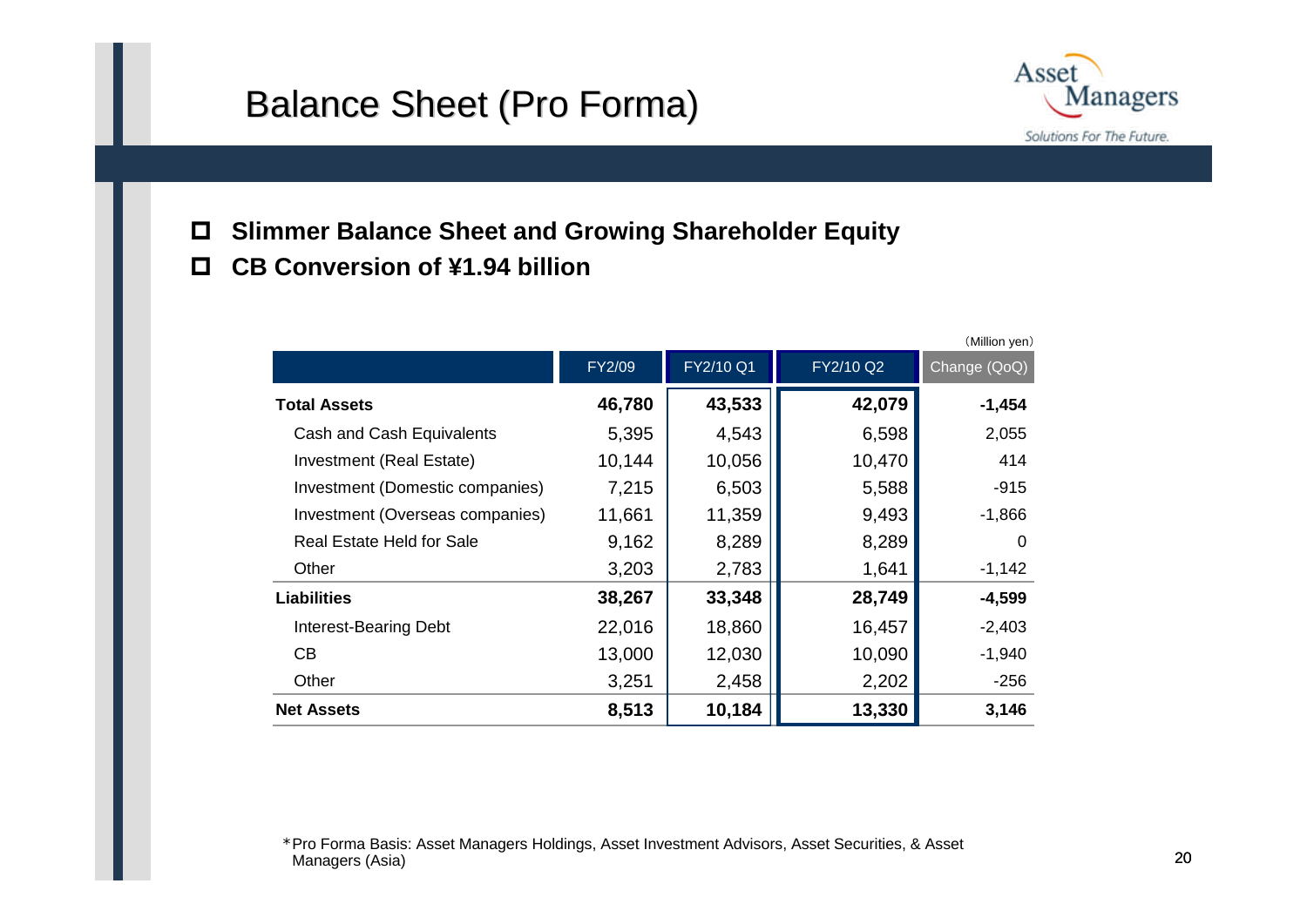## P&L (Pro Forma)



- $\Box$ **Return to Profitability from this Fiscal Year**
- $\Box$ **Significantly Lower Cost Structure**

|                                |           |           |           | (Million yen)                  |
|--------------------------------|-----------|-----------|-----------|--------------------------------|
|                                | FY2/09    | FY2/10 Q1 | FY2/10 Q2 | FY2/10 Q2<br><b>Cumulative</b> |
| <b>Revenues</b>                | 10,593    | 2,984     | 3,918     | 6,902                          |
| <b>Cost of Revenues</b>        | 28,047    | 2,312     | 2,803     | 5,115                          |
| <b>Gross Profit</b>            | $-17,454$ | 672       | 1,115     | 1,787                          |
| SG&A                           | 11,513    | 627       | 528       | 1,154                          |
| <b>Operating Profit (Loss)</b> | $-28,967$ | 45        | 587       | 633                            |
| Non-Operating Loss, net        | $-108$    | $-42$     | $-129$    | $-173$                         |
| <b>Recurring Profit (Loss)</b> | $-29,075$ | 3         | 458       | 460                            |
| Extraordinary Gain (Loss), net | $-16,445$ | 289       | 574       | 865                            |
| <b>Pre-tax Profit (Loss)</b>   | $-45,520$ | 292       | 1,032     | 1,325                          |
| Tax                            | 2,785     | 106       | -1        | 104                            |
| <b>Minority Interests</b>      |           | 41        | 19        | 60                             |
| <b>Net Profit (Loss)</b>       | $-48,306$ | 145       | 1,015     | 1,160                          |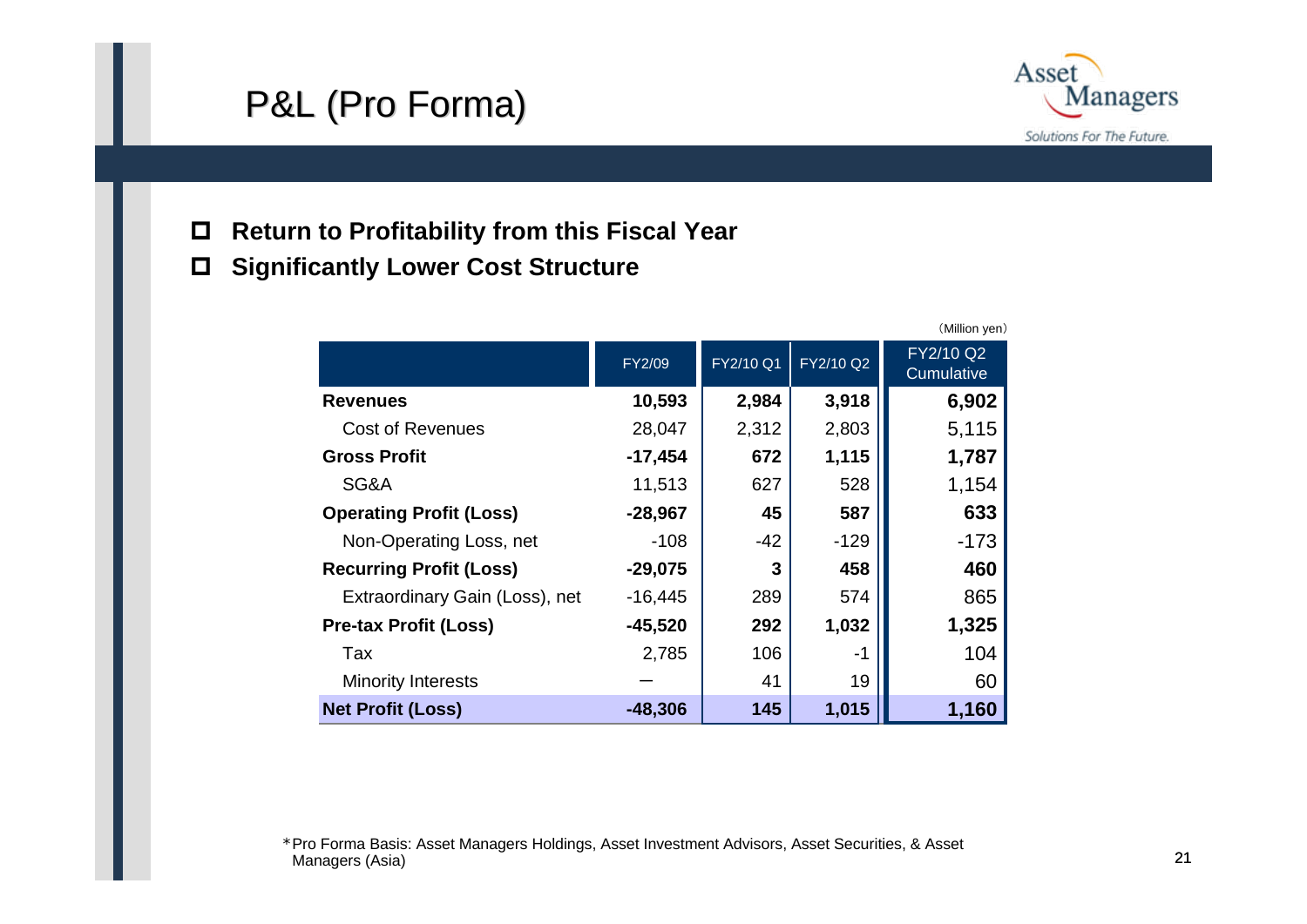### P&L Breakdown (Pro Forma)



FY2/09 | FY2/10 Q1 | FY2/10 Q2 Change (QoQ) | FY2/10 Q2 **Revenues 10,593 2,984 3,918 934 6,902** Feess 3,181 | 534 | 428 | -106 | 962 Equity Dividends 241 | 194 | 88 | 106 | 282 Rents 730 185 1949 380Sales of Real Estate 5,631 935 931 -4 1,866 Sales of Equity 117 | 1,088 | 2,215 | 1,127 | 3,303 **Others**  693 47 62 $62$  15 110 **Gross Profit -17,454 672 1,115 443 1,787** Feess 2,627 | 384 | 326 | -58 | 710 Equity Dividends  $241$   $194$   $80$   $-114$   $1273$ Rents 509 153 147147  $\vert$  -6 301 Sales of Real Estate 3,585 35 136 101 171 Sales of Equity **1.14 1168 1.114** 1.114 1.114 998 1.229 **Others** s -23,247 | -210 | -687 | -477 | -898 **Operating Income -28,967 45 587 542 633 Ordinary Income -29,075 3 458 455 460** Extraordinary Gain (Loss)  $-16,445$  | 289 | 574 | 285 | 865 **Net Profit-48,306 145 1,015 870 1,160**

(Million yen)

\*Pro Forma Basis: Asset Managers Holdings, Asset Investment Advisors, Asset Securities, & Asset Managers (Asia)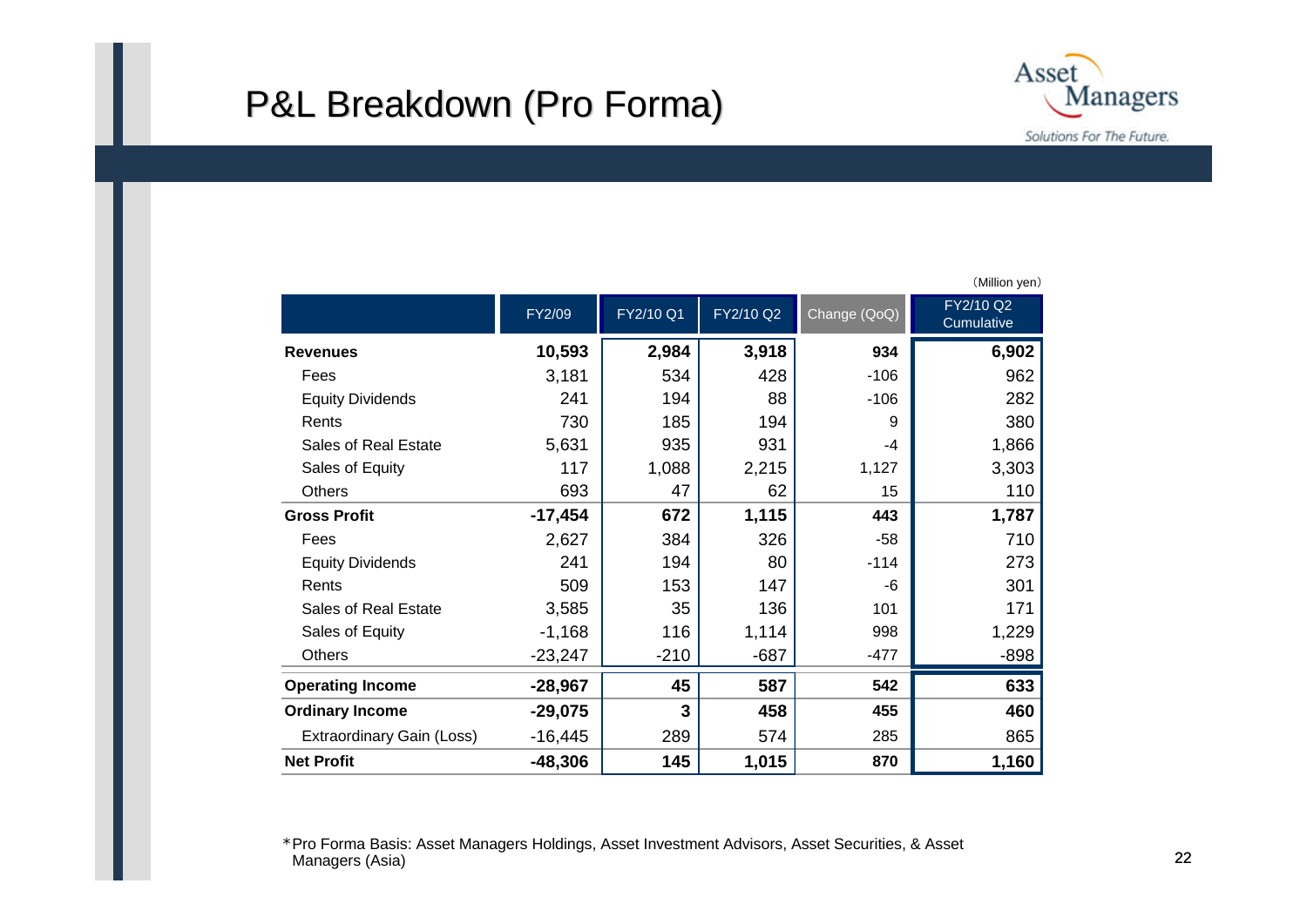

## Appendix: Consolidated Financial Data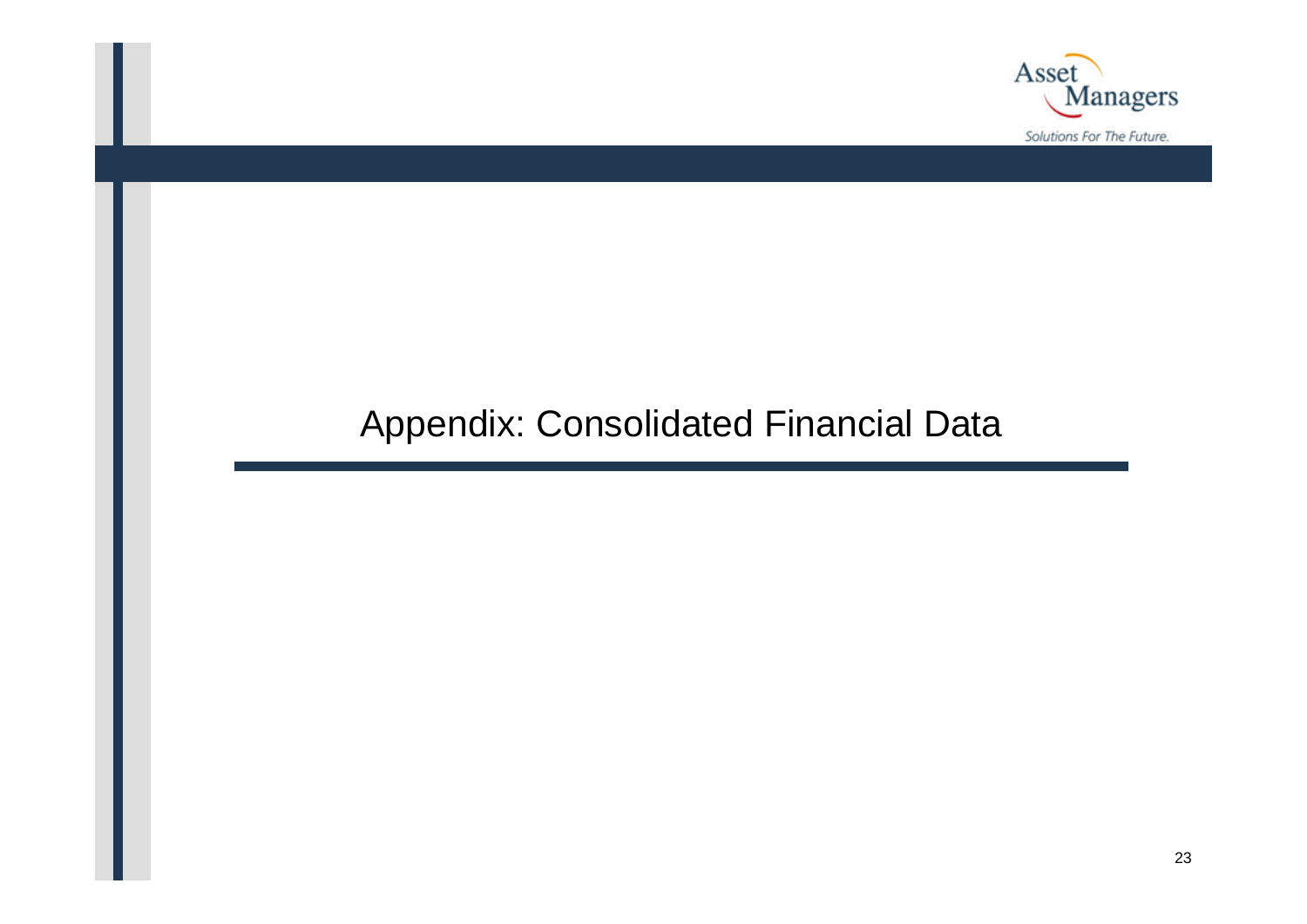### Balance Sheet (Consolidated)



- $\Box$ **Slimmer Balance Sheet and Growing Shareholder Equity**
- $\Box$ **CB Conversion of ¥1.94 billion**

|                                                   |         |           |           | (Millions yen) |
|---------------------------------------------------|---------|-----------|-----------|----------------|
|                                                   | FY2/09  | FY2/10 Q1 | FY2/10 Q2 | Change (QoQ)   |
| <b>Total Assets</b>                               | 140,875 | 122,038   | 118,229   | $-3,809$       |
| Cash and Cash Equivalents                         | 18,449  | 15,169    | 16,267    | 1,098          |
| Operating Investments in Securities               | 11,779  | 11,219    | 10,215    | $-1,004$       |
| Real Estate Held for Sale                         | 97,184  | 78,895    | 77,331    | $-1,564$       |
| Fixed assets                                      | 3,500   | 3,460     | 3,331     | $-129$         |
| Investments in Securities                         | 6,500   | 7,829     | 7,336     | -493           |
| Other                                             | 3,463   | 5,466     | 3,749     | $-1,717$       |
| <b>Liabilities</b>                                | 127,929 | 106,703   | 100,564   | $-6,139$       |
| Interest-Bearing Debts (excl. Non-Recourse Loans) | 23,608  | 20,596    | 18,148    | $-2,448$       |
| Non-Recourse Loans                                | 78,653  | 63,393    | 61,981    | $-1,412$       |
| <b>CB</b>                                         | 13,000  | 12,030    | 10,090    | $-1,940$       |
| Other                                             | 12,668  | 10,684    | 10,345    | $-339$         |
| <b>Net Assets</b>                                 | 12,945  | 15,335    | 17,665    | 2,330          |
| Shareholders Equity                               | 8,724   | 11,559    | 14,584    | 3,025          |
| Minority Interests and Other                      | 4,221   | 3,776     | 3,081     | $-695$         |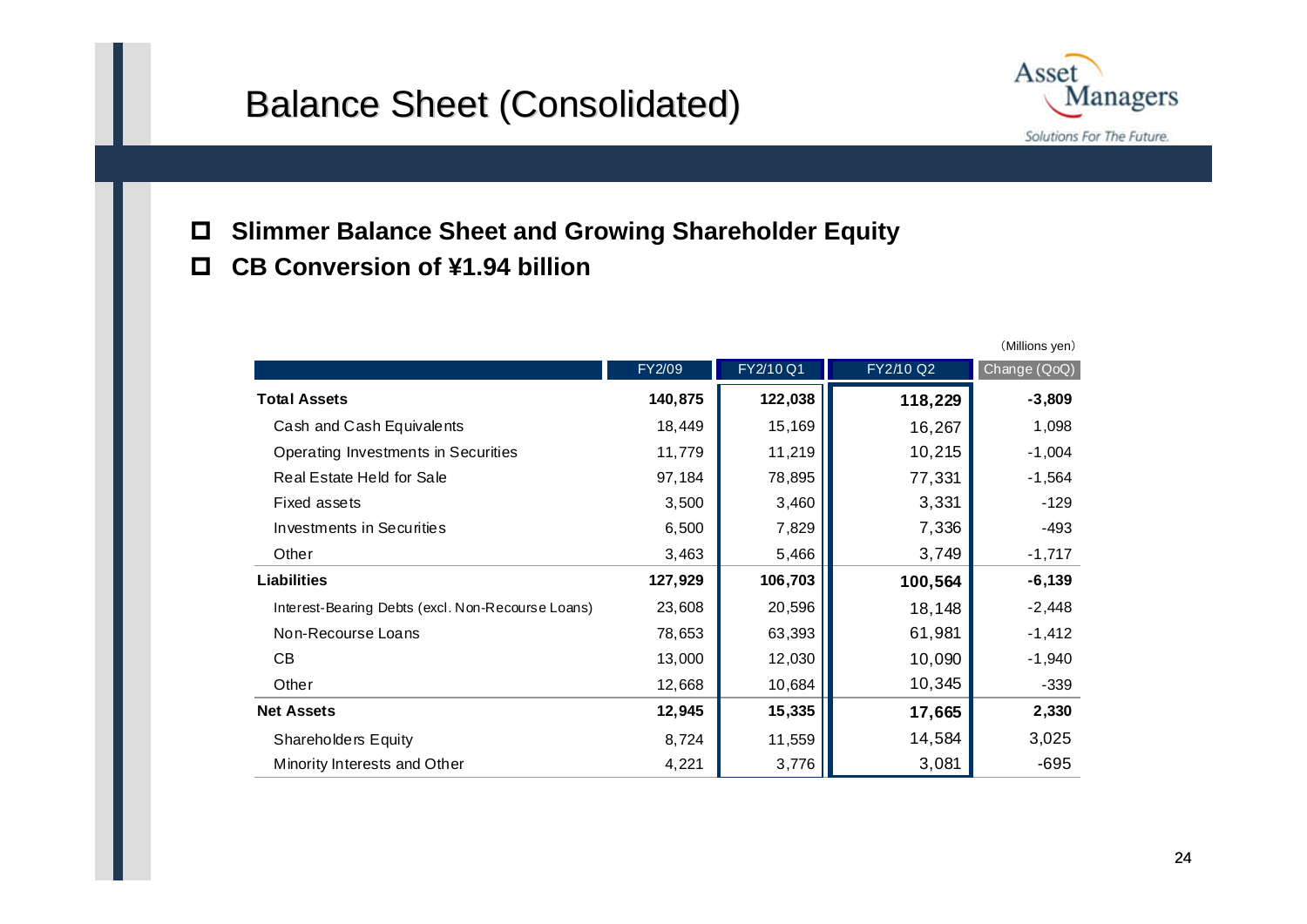### Breakdown of Assets (Consolidated)



(Million yen)

|                                                                                      |          | FY2/09                             |                               | FY 2/10 Q1 |                                           | FY2/10 Q2                                |          |                                    | Change in the                            |                              |
|--------------------------------------------------------------------------------------|----------|------------------------------------|-------------------------------|------------|-------------------------------------------|------------------------------------------|----------|------------------------------------|------------------------------------------|------------------------------|
|                                                                                      | Amount   | Outside<br>Investors'<br>Interests | The<br>Company's<br>Interests | Amount     | Outside<br>Investors'<br><b>Interests</b> | <b>The</b><br>Company's<br>Interests (A) | Amount   | Outside<br>Investors'<br>Interests | <b>The</b><br>Company's<br>Interests (B) | Company's<br>Interests (B-A) |
| Cash and Cash Equivalents                                                            | 18,449   |                                    |                               | 15,169     |                                           |                                          | 16,267   |                                    |                                          |                              |
| <b>Operating Investments in Securities</b>                                           | 11,779   | $\mathbf{0}$                       | 11,779                        | 11,219     | $\mathbf 0$                               | 11,219                                   | 10,215   | 0                                  | 10,215                                   | $-1,004$                     |
| Domestic Real Estate                                                                 | 1,592    | $\Omega$                           | 1,592                         | 2,373      | $\mathbf 0$                               | 2,373                                    | 2,278    | 0                                  | 2,278                                    | $-95$                        |
| <b>Listed Domestic Companies</b>                                                     | 466      | $\Omega$                           | 466                           | 466        | 0                                         | 466                                      | 608      | 0                                  | 608                                      | 142                          |
| <b>Unlisted Domestic Companies</b>                                                   | 3,921    | 0                                  | 3,921                         | 2,970      | 0                                         | 2,970                                    | 2,981    | 0                                  | 2,981                                    | 11                           |
| Listed Overseas Companies                                                            | 1,683    | $\overline{0}$                     | 1,683                         | 2,756      | 0                                         | 2,756                                    | 2,711    | $\mathbf 0$                        | 2,711                                    | $-45$                        |
| Unlisted Overseas Companies                                                          | 4,118    | $\Omega$                           | 4,118                         | 2,655      | 0                                         | 2,655                                    | 1,637    | $\Omega$                           | 1,637                                    | $-1,018$                     |
| Reference: Allowance for Bad Debts for Operating<br><b>Investments in Securities</b> | $-2,847$ |                                    | $-2,847$                      | $-2,827$   |                                           | $-2,827$                                 | $-3,339$ |                                    | $-3,339$                                 | $-512$                       |
| <b>Real Estate Assets for Sale</b>                                                   | 97,184   | 78,040                             | 19,144                        | 78,895     | 61,480                                    | 17,415                                   | 77,331   | 60,356                             | 16,975                                   | $-440$                       |
| Domestic Real Estate                                                                 | 94,404   | 75,746                             | 18,658                        | 75,803     | 58,929                                    | 16,874                                   | 74,252   | 57,816                             | 16,436                                   | $-438$                       |
| <b>Overseas Real Estate</b>                                                          | 2,780    | 2,293                              | 486                           | 3,092      | 2,551                                     | 541                                      | 3,079    | 2,540                              | 539                                      | $-2$                         |
| <b>Investments in Securities</b>                                                     | 6,500    | $\mathbf{0}$                       | 6,500                         | 7,829      | $\mathbf 0$                               | 7,829                                    | 7,336    | 0                                  | 7,336                                    | $-493$                       |
| Domestic Companies                                                                   | 593      | $\overline{0}$                     | 593                           | 1,098      | $\mathbf 0$                               | 1,098                                    | 858      | 0                                  | 858                                      | $-240$                       |
| Overseas Companies                                                                   | 5,668    | $\Omega$                           | 5,668                         | 6,457      | 0                                         | 6,457                                    | 6,152    | 0                                  | 6,152                                    | $-305$                       |
| <b>Others</b>                                                                        | 240      | 0                                  | 240                           | 273        | $\mathbf 0$                               | 273                                      | 325      | 0                                  | 325                                      | 52                           |
| Tangible Assets                                                                      | 3,500    | $\overline{a}$                     |                               | 3,460      |                                           |                                          | 3,331    |                                    |                                          |                              |
| <b>Other Assets</b>                                                                  | 3,463    |                                    |                               | 5.466      |                                           |                                          | 3.749    |                                    |                                          |                              |
| <b>Total Assets</b>                                                                  | 140,875  |                                    | 37,424                        | 122,038    |                                           | 36,463                                   | 118,229  |                                    | 34,528                                   | $-1,935$                     |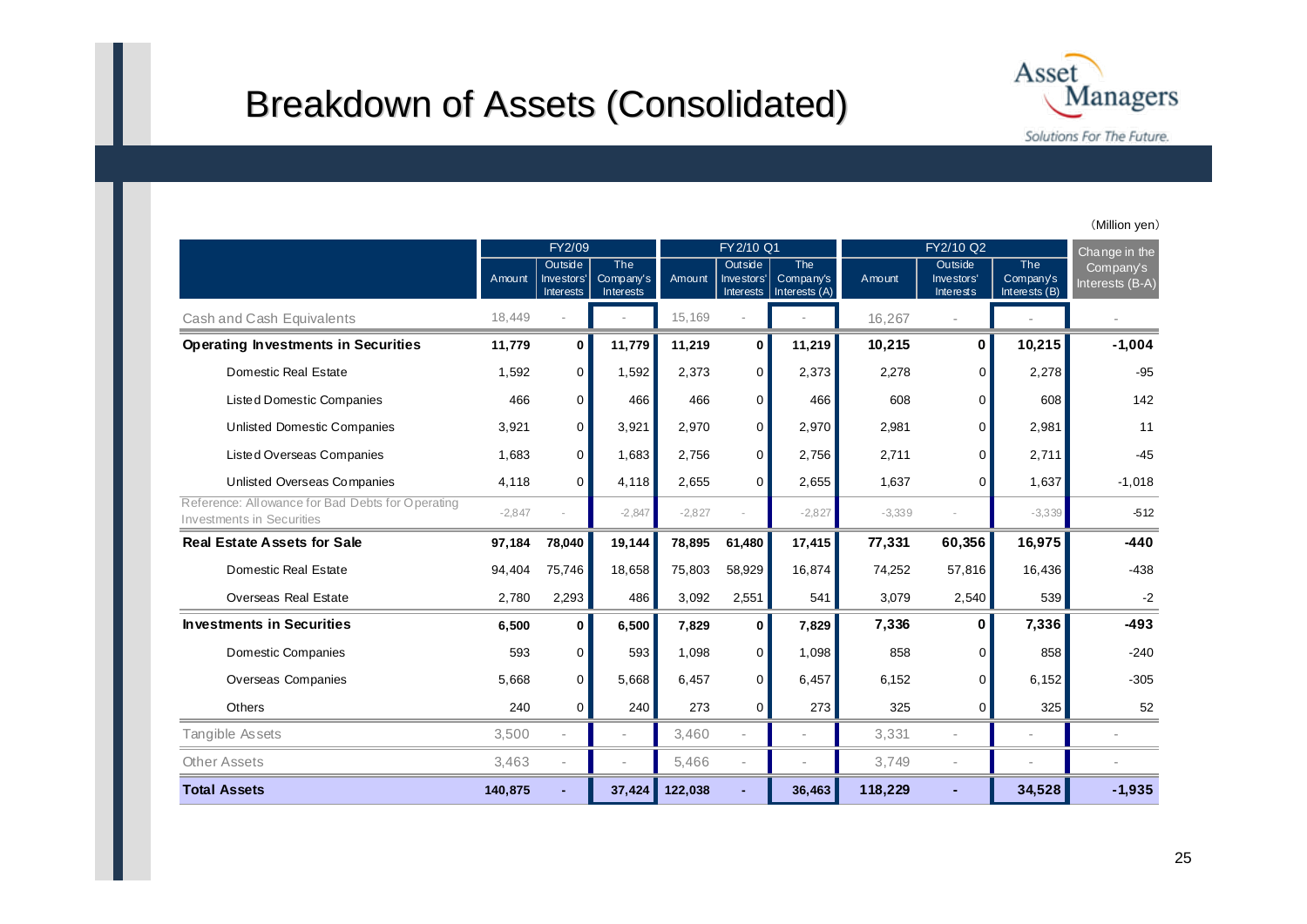# P&L (Consolidated) P&L (Consolidated)



(Million yen)

#### $\Box$ **Return to Profitability from this Fiscal Year**

#### $\Box$ **Significantly Lower Cost Structure**

|                                | FY2/09    | FY2/10 Q1 | <b>FY2/10 Q2</b> | FY2/10 Q2<br>Cumulative | FY2/10 H1<br><b>Initial Forecast</b> | <b>Progress</b> |
|--------------------------------|-----------|-----------|------------------|-------------------------|--------------------------------------|-----------------|
| <b>Revenues</b>                | 50,444    | 8,722     | 6,704            | 15,426                  | 12,300                               | 125.4%          |
| Cost of Revenues               | 80,408    | 7,547     | 5,794            | 13,342                  |                                      |                 |
| <b>Gross Profit</b>            | $-29,963$ | 1,174     | 909              | 2,084                   |                                      |                 |
| SG&A                           | 16,207    | 872       | 728              | 1,601                   |                                      |                 |
| <b>Operating Profit (Loss)</b> | $-46,170$ | 301       | 181              | 482                     | 800                                  | 60.3%           |
| Non-Operating Loss, net        | $-7,945$  | $-184$    | $-166$           | $-349$                  |                                      |                 |
| <b>Recurring Profit (Loss)</b> | $-54,115$ | 117       | 15               | 133                     | 400                                  | 33.3%           |
| Extraordinary Gain (Loss), net | $-5,090$  | 120       | 574              | 693                     |                                      |                 |
| <b>Pre-tax Profit (Loss)</b>   | $-59,205$ | 237       | 589              | 826                     |                                      |                 |
| Tax                            | 2,882     | 107       | $-7$             | 100                     |                                      |                 |
| <b>Minority Interests</b>      | $-13,916$ | $-79$     | $-363$           | -443                    |                                      |                 |
| <b>Net Profit (Loss)</b>       | $-48,171$ | 209       | 959              | 1,169                   | 300                                  | 389.7%          |

\*Changes in accounting principles (from FY2/10 Q1):

Started accounting for SPC expenses as part of Cost of Sales from this fiscal year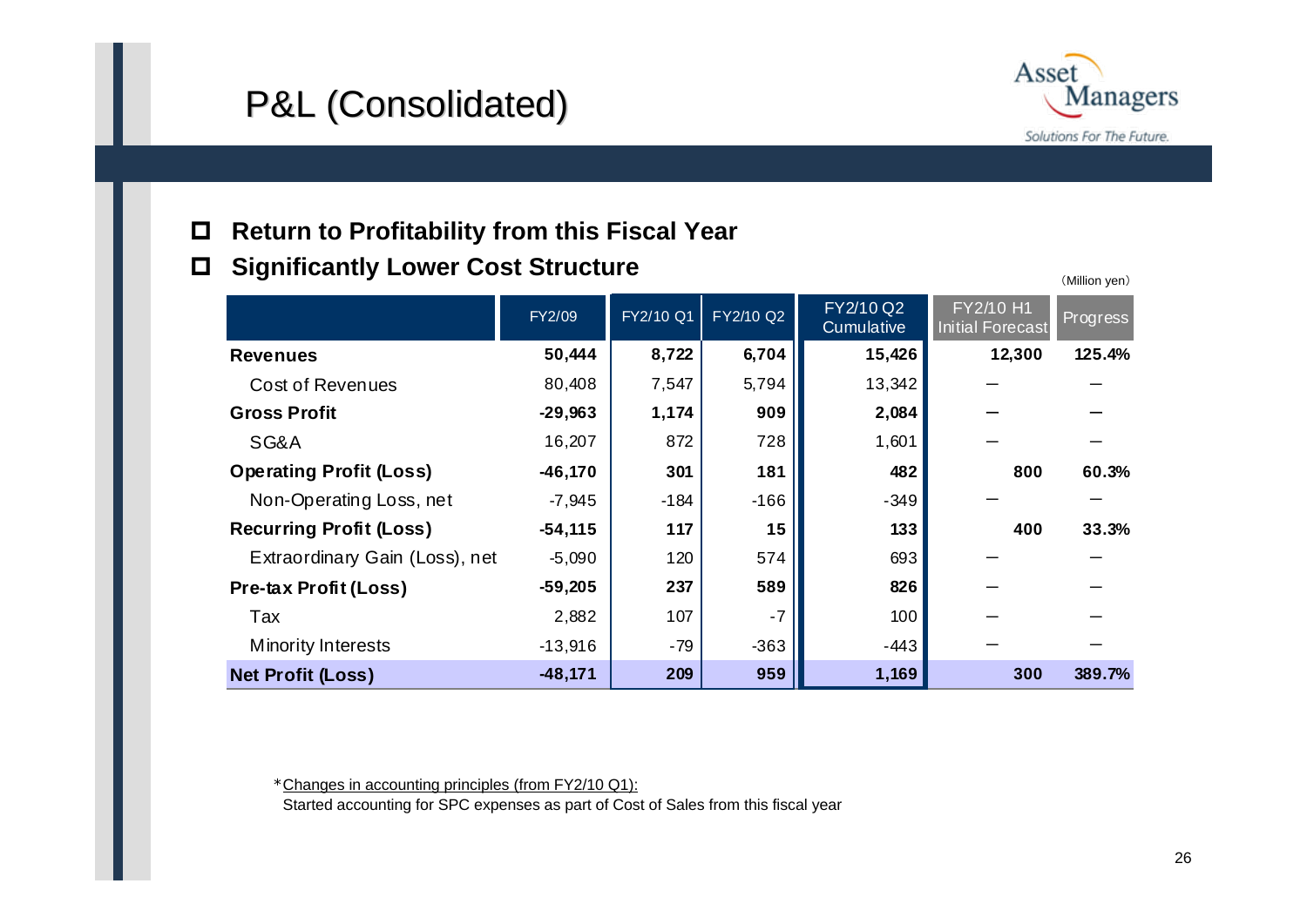### P&L Breakdown (Consolidated) P&L Breakdown (Consolidated)



|                           | FY2/09    | FY2/10 Q1 | FY2/10 Q2 | Change (QoQ) | FY2/10 Q2<br>Cumulative |
|---------------------------|-----------|-----------|-----------|--------------|-------------------------|
| <b>Revenues</b>           | 50,444    | 8,722     | 6,704     | $-2,018$     | 15,426                  |
| Fees                      | 1,623     | 287       | 240       | $-47$        | 527                     |
| <b>Equity Dividends</b>   | 143       | 254       | 111       | $-143$       | 365                     |
| Rents                     | 9,178     | 1,835     | 1,773     | $-62$        | 3,608                   |
| Sales of Real Estate      | 30,500    | 3,621     | 1,170     | $-2,451$     | 4,791                   |
| Sales of Equity           | 3,794     | 2,456     | 3,171     | 715          | 5,627                   |
| Others                    | 5,201     | 265       | 239       | $-26$        | 504                     |
| <b>Gross Profit</b>       | $-29,963$ | 1,174     | 909       | $-265$       | 2,084                   |
| Fees                      | 1,123     | 166       | 138       | $-28$        | 304                     |
| <b>Equity Dividends</b>   | 43        | 292       | 59        | $-233$       | 351                     |
| Rents                     | 6,829     | 701       | 513       | $-188$       | 1,214                   |
| Sales of Real Estate      | 4,765     | 217       | 24        | $-193$       | 241                     |
| Sales of Equity           | $-205$    | 132       | 1,197     | 1,065        | 1,329                   |
| Others                    | $-42,517$ | $-333$    | $-1,024$  | $-691$       | $-1,357$                |
| <b>Operating Income</b>   | $-46,170$ | 301       | 181       | $-120$       | 482                     |
| <b>Ordinary Income</b>    | $-54,115$ | 117       | 15        | $-102$       | 133                     |
| Extraordinary Gain (Loss) | $-5,090$  | 120       | 574       | 454          | 693                     |
| <b>Net Profit</b>         | $-48,171$ | 209       | 959       | 750          | 1,169                   |

(Million yen)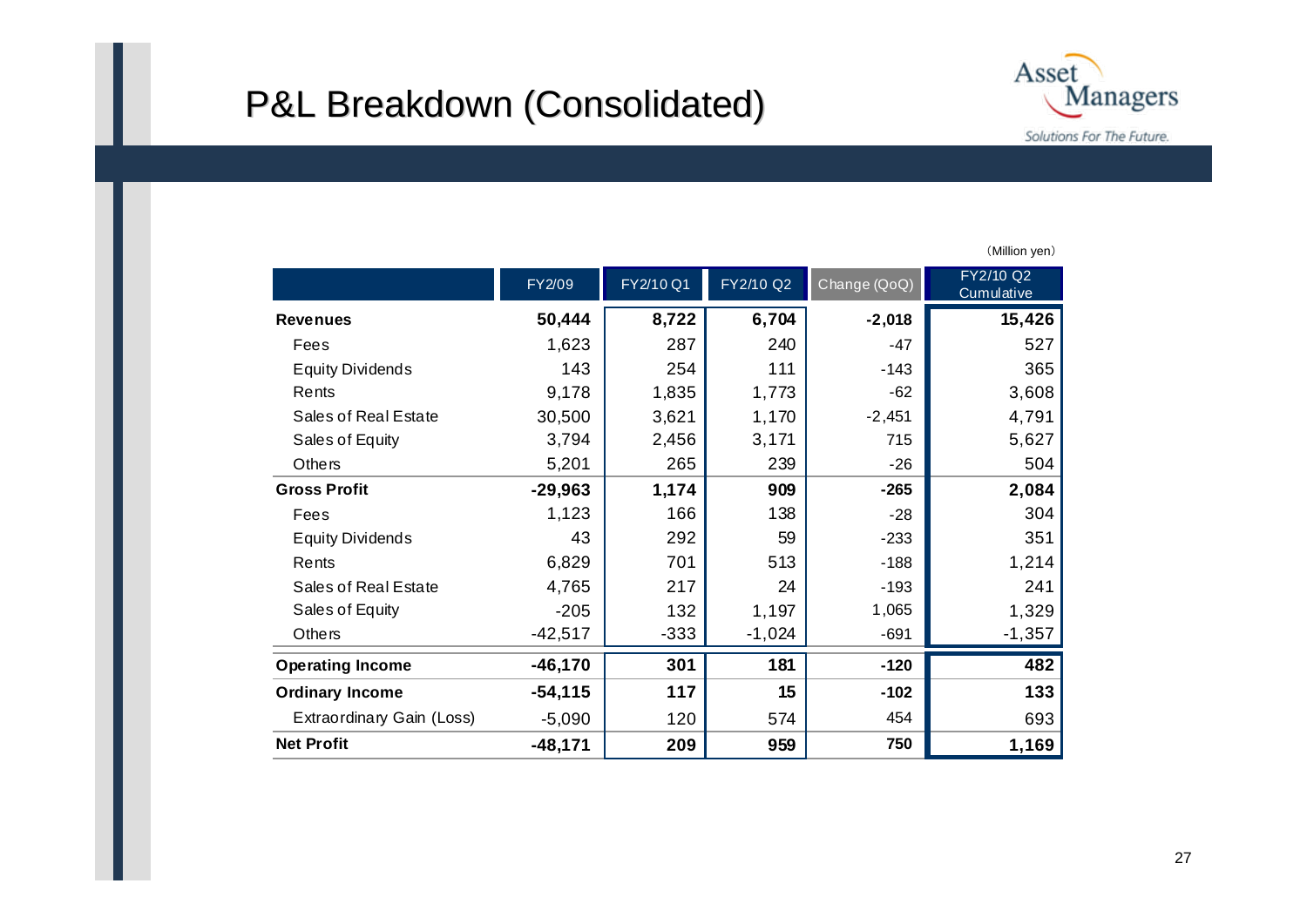

### Appendix: Real Estate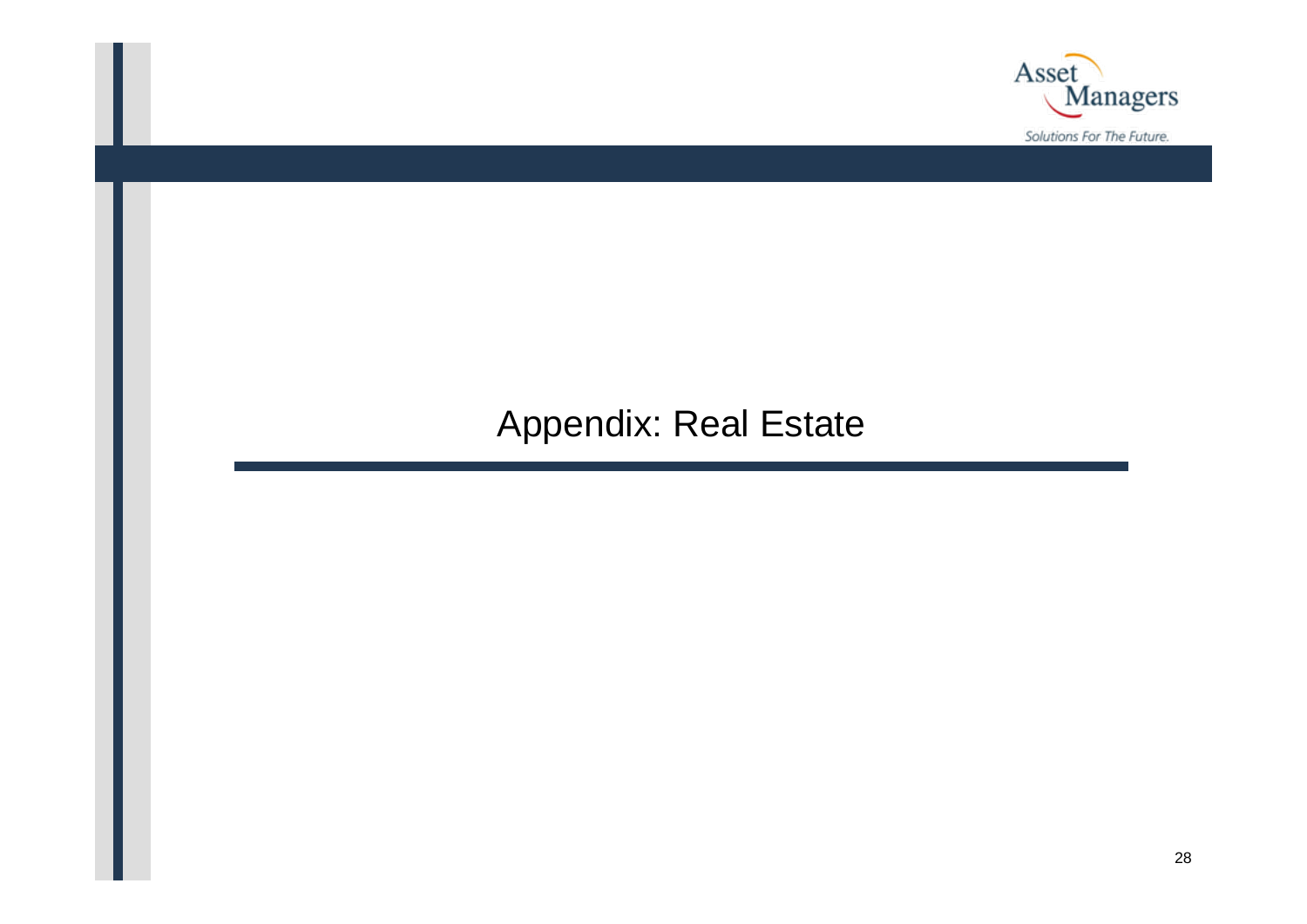## Cumulative Assets Under Management Cumulative Assets Under Management



- $\Box$ Historic Cumulative AUM Exceeds ¥1 trillion
- $\Box$ Strong Long-Term Track Record of Managing Real Estate for Clients



Assets Under Management

Assets managed by SPCs - does not include investments held directly by AMH on B/S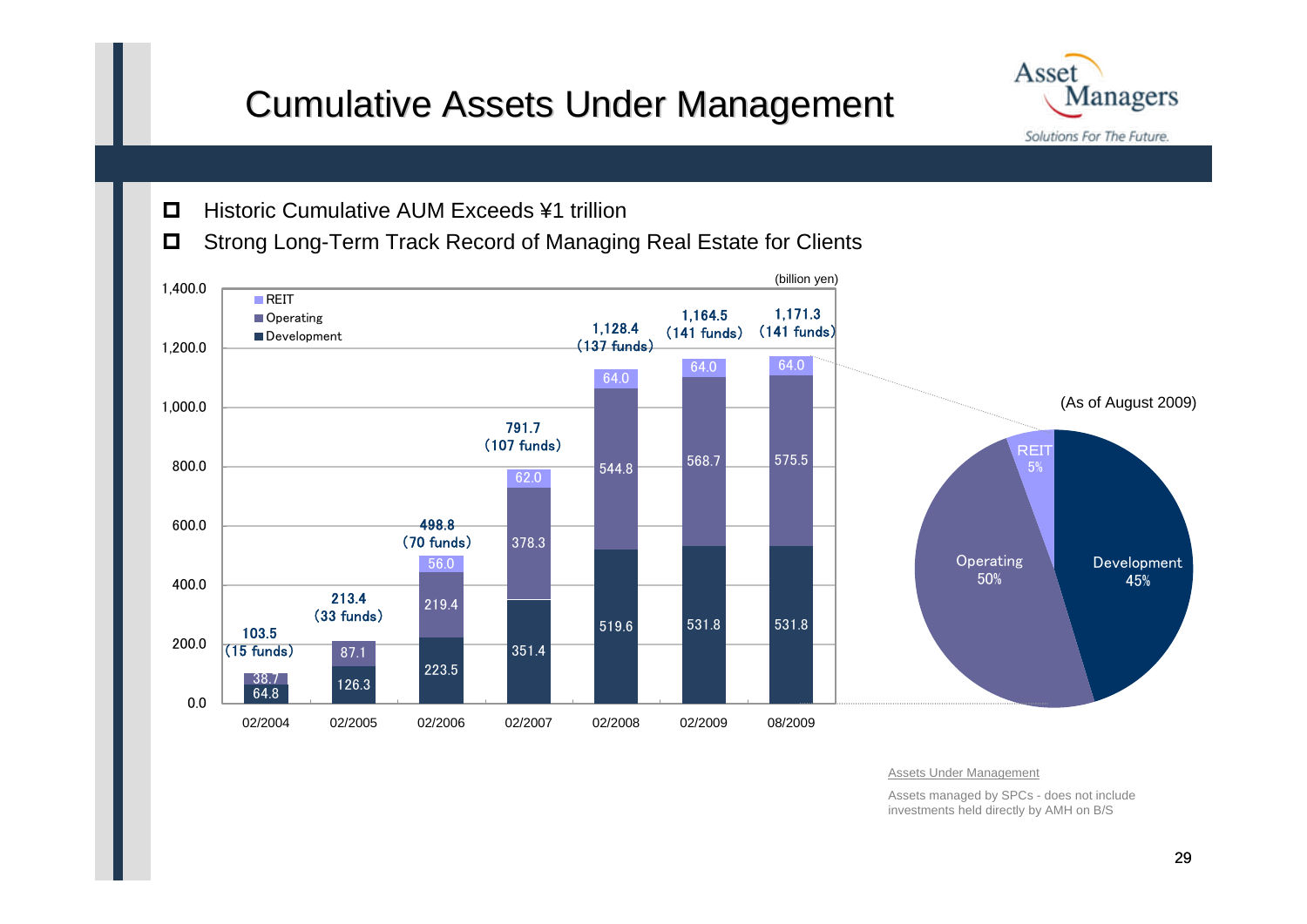### Assets Under Management

Asset **Managers** Solutions For The Future.

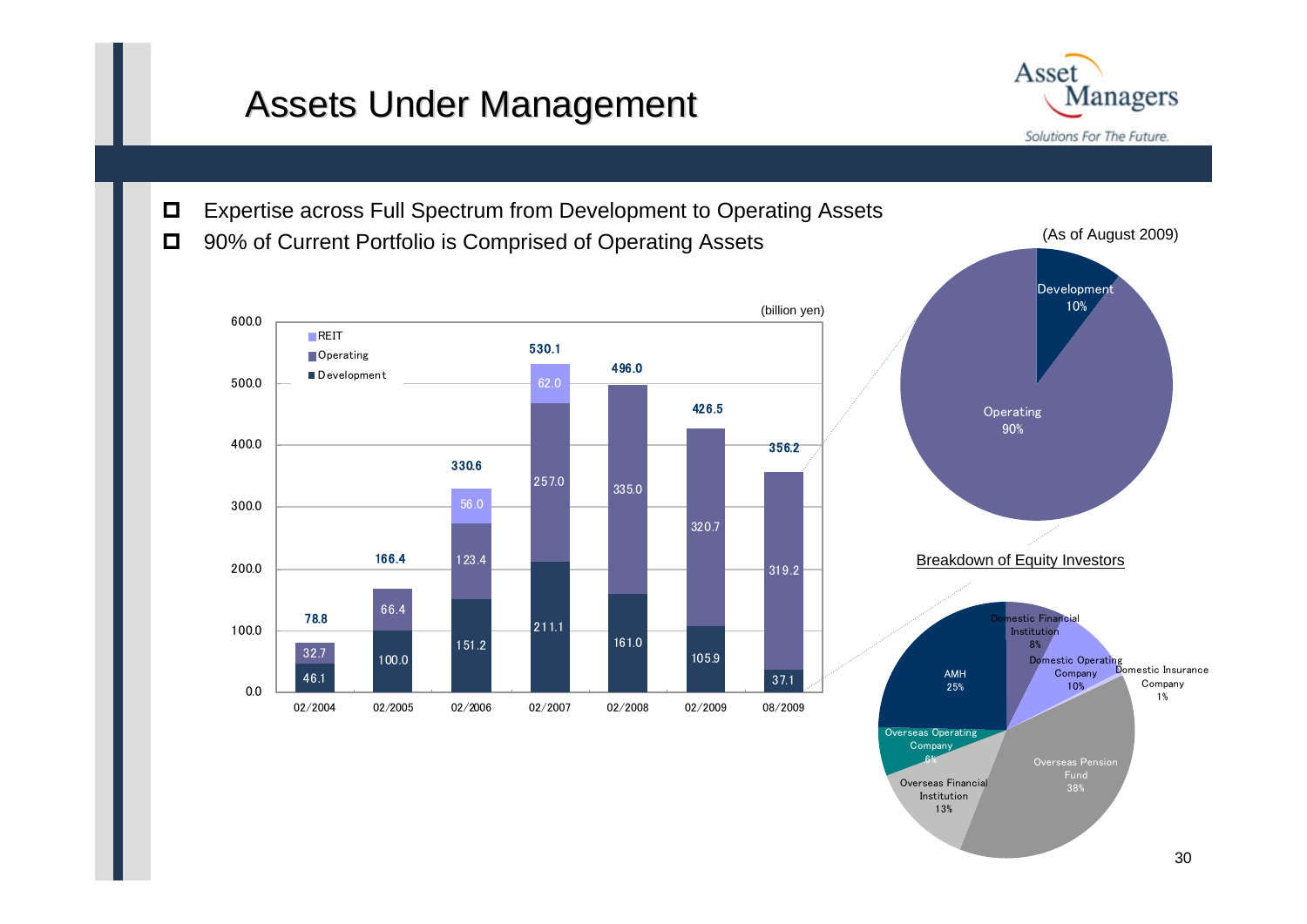## Real Estate Portfolio



- $\Box$ Mainly Office, although Significant Track Record across a Wide Variety of Asset Types
- $\Box$ Particular Experience in Managing Small & Mid-Size Assets from ¥1 – 5 billion in Tokyo

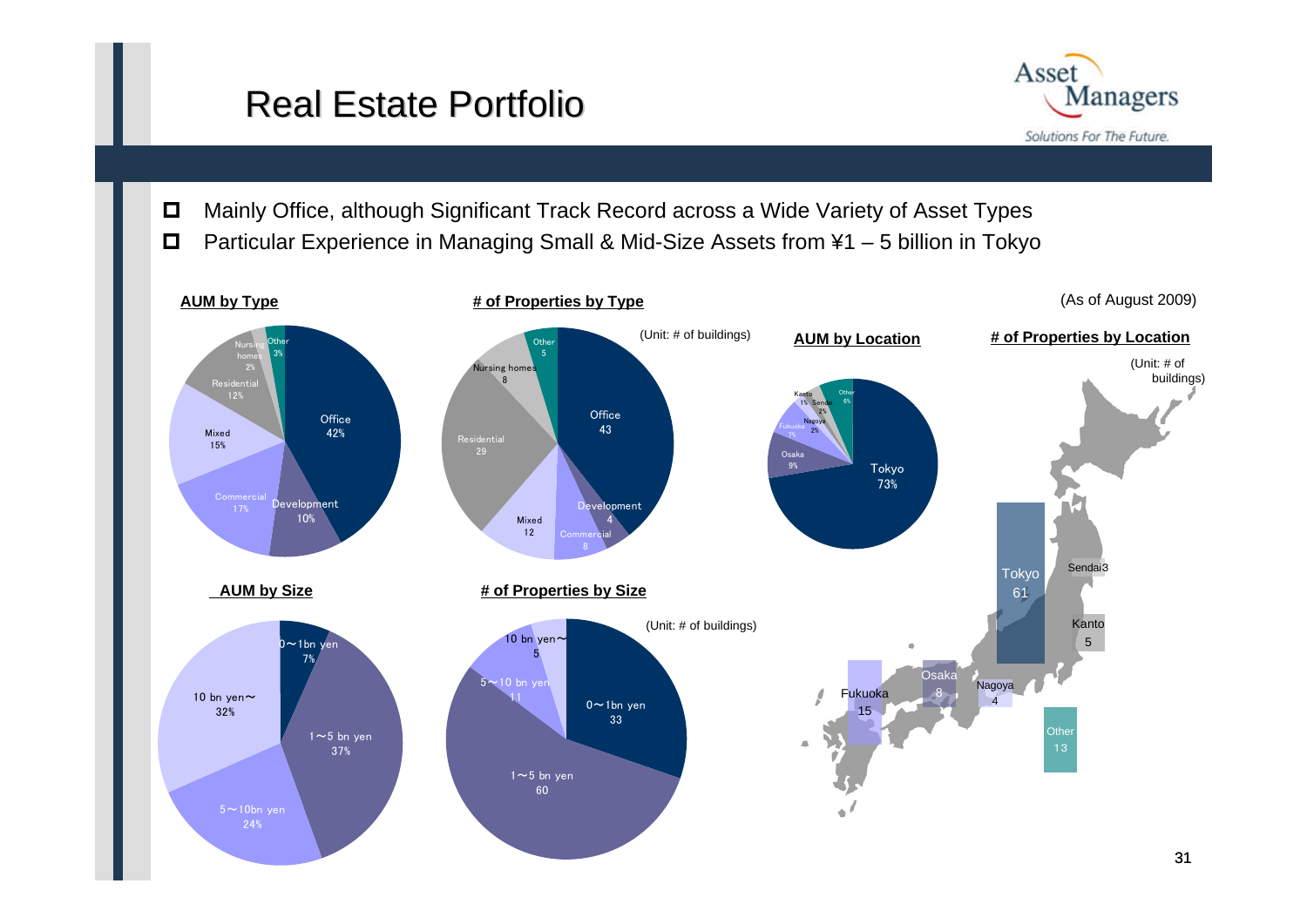### AMH Real Estate Cap Rates



- $\Box$ Early Adoption of Lower of Cost or Market Rule
- $\Box$  Continually Mark Assets In-line with Current Market Pricing and Eliminate Any Unrealized Losses from B/S

### **Real Estate Investments held by Funds (SPCs)**

(As of August 2009)

(million yen)

(million yen)

| Location      | Acquisition value | Book value<br>(after write-down) | NOI <sup>'</sup> | $ $ Cap rate (at acquisition) | Cap rate (current)<br>NOI/acquisition value NOI/value after write-down |
|---------------|-------------------|----------------------------------|------------------|-------------------------------|------------------------------------------------------------------------|
| Tokvo         | 206,638           | 182,973                          | 8.789            | 5.1%                          | 6.5%                                                                   |
| Outside Tokyo | 71.549            | 48,213                           | 4.003            | 5.9%                          | 9.7%                                                                   |
| Total         | 278,188           | 231,186                          | 12.792           | 5.5%                          | 8.0%                                                                   |

### **Real Estate Investments directly held by AMH**

| Location      | Acquisition value (after write-down) | Book value | <b>NOI</b> | Cap rate (at acquisition) | Cap rate (current)<br>NOI/acquisition value  NOI/value after write-down |
|---------------|--------------------------------------|------------|------------|---------------------------|-------------------------------------------------------------------------|
| Tokyo         | 4.265                                | 3.041      | 231        | 5.9%                      | 7.6%                                                                    |
| Outside Tokyo | 7.148                                | 5.099      | 521        | 6.8%                      | 9.8%                                                                    |
| Total         | 11.413                               | 8.139      | 752        | 6.5%                      | 9.1%                                                                    |

NOI(Net Operating Income)

Net income = rental income – management costs (taxes, property management fees and repairs)